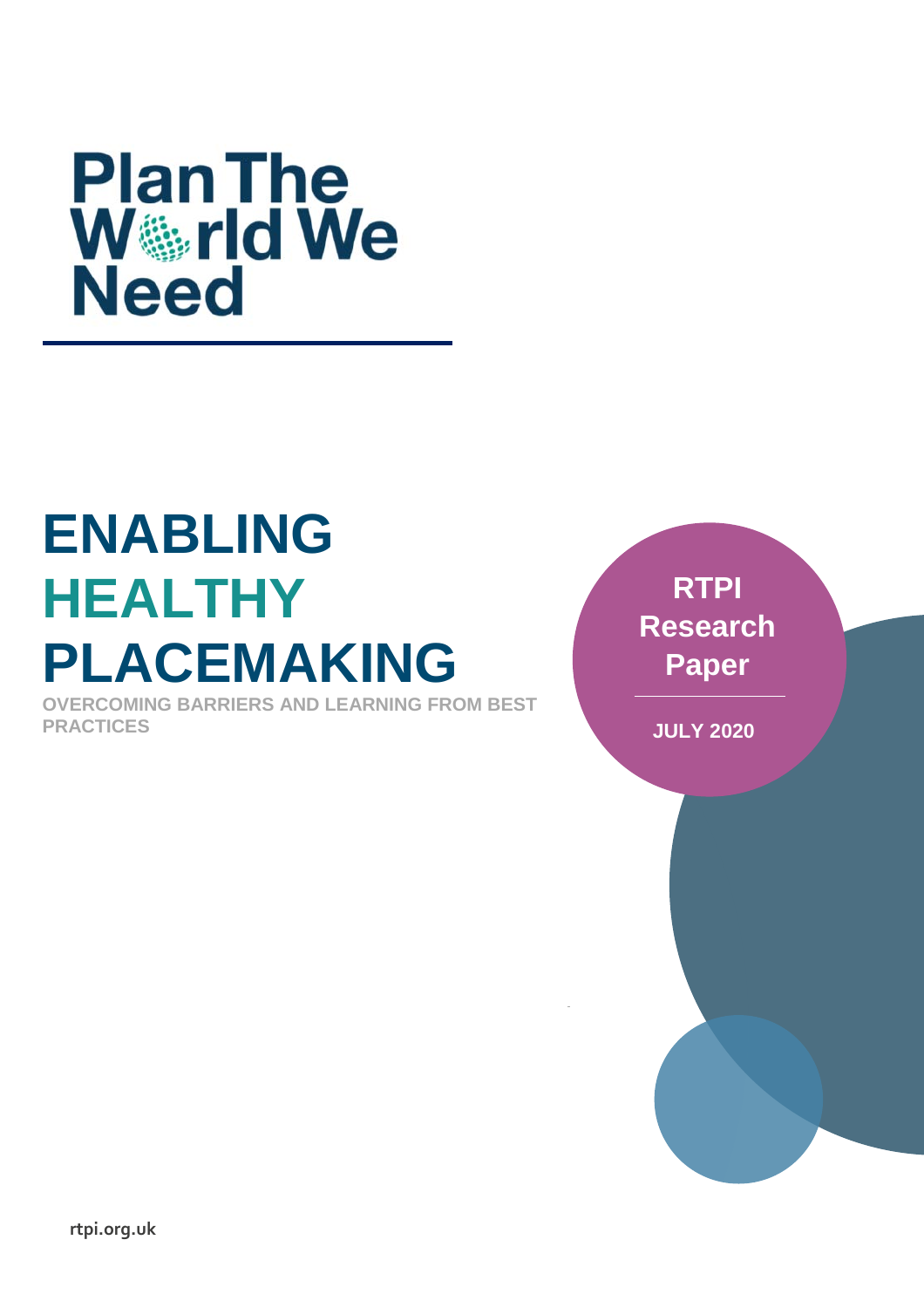## **Contents**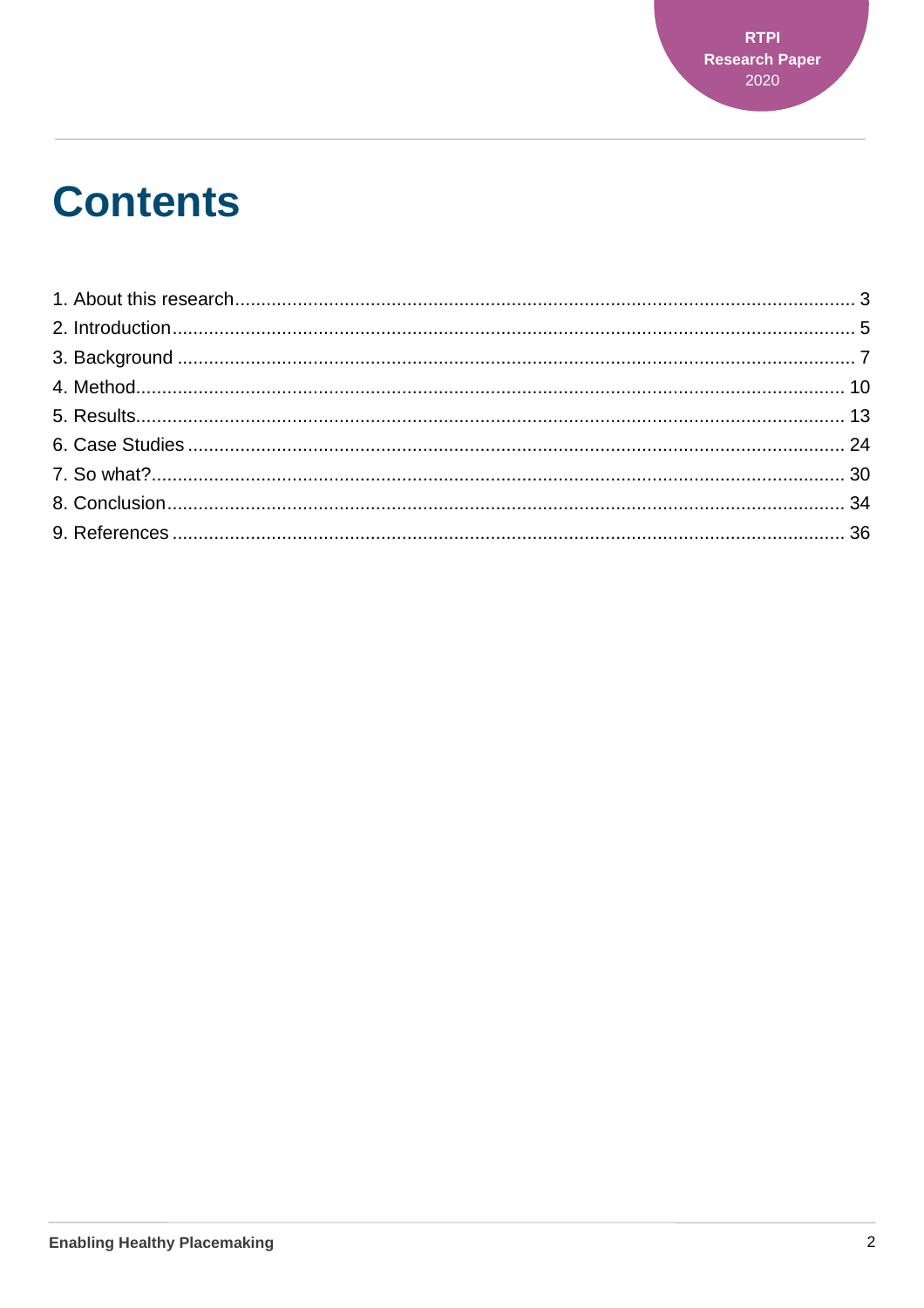**RTPI Research Paper** 2020

## <span id="page-2-0"></span>**1. About this research**

#### **What is this research about?**

This research explores local, national and international planning practices enabling the creation and delivery of healthy places.

### **Why does it matter?**

Recent studies have identified important challenges faced by planners who try to integrate healthy placemaking principles in their decisions. Although the barriers to building healthy places are now well-known (e.g. lack of funding; different requirements from developers; conflicting policy priorities) very few studies have given due attention to the solutions devised by planners to overcome these barriers and to create places that integrate healthy principles (that are so integral to people's lives) into the built environment.

### **Who should read this report?**

Planners, Policy-makers, Public Health Professionals, Academics and anyone interested in place based approaches to health.

### **What kind of evidence was collected?**

This is a large qualitative study based on 15 case studies and 10 interviews conducted in the UK and abroad following the publication of a call for evidence by the RTPI.

### **What are the key findings?**

**1. Moving the Debate Forward**. Putting principles of healthy placemaking into practice is critical – and will become even more so in a post Covid-19 context. Focusing on effective implementation rather than on normative principles is now key to addressing place-based health challenges and reducing inequalities.

**2. Making Collaboration Work.** Greater cooperation between public health, social care and the planning profession is essential. Innovative partnerships, communication and adequate resourcing often underpin effective models of cooperation which in turn leads to successful project implementation.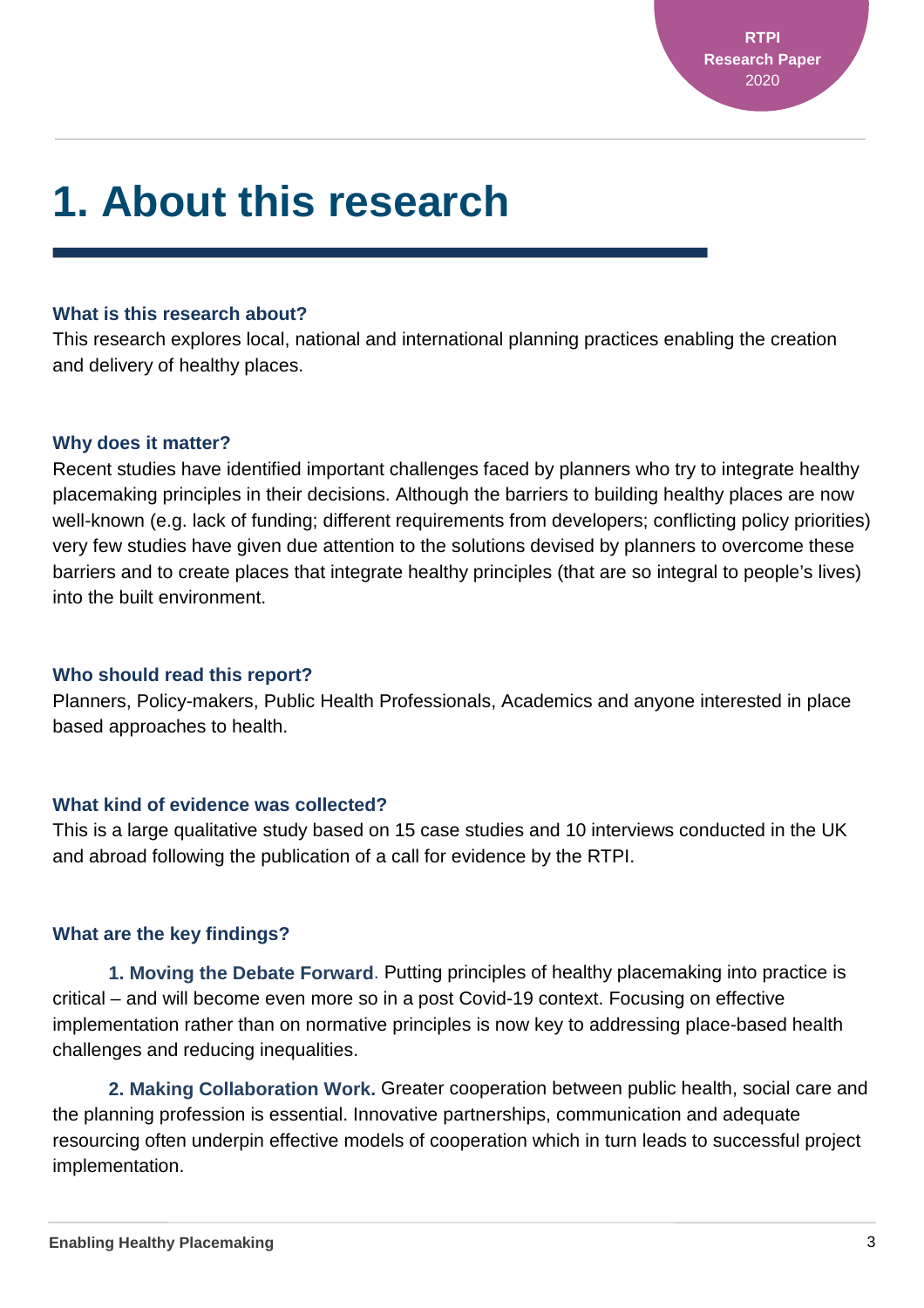**3. Formalising health principles in planning decisions.** Our study suggests that by incorporating health needs and impact into the conceptualisation, design and planning of projects, policy makers, planners and built environment professionals are able to influence the development of sustainable communities. Our results strengthen the argument for an upstream shift to address key obstacles to healthy living via plan making.

**4. Equipping planners with the right skills.** Leadership; Innovation; Collaboration and Negotiation were deemed essential by our respondents to overcome barriers and oppositions to healthy placemaking. Endowing planners with the right skills and giving them the opportunity to expend their knowledge and/or experience were considered critical to the implementation of healthbased approaches to placemaking.

**5. Resourcing Planning adequately.** Investing in planning is crucial to ensure the delivery of healthy, sustainable places and inclusive communities. To 'level up' Britain, targeted investments will be needed (especially in a post-Covid-19 economic context) across all nations and regions as well as across projects (e.g. housing, infrastructure development, high streets rejuvenation) to ensure that no places are 'left behind'.

**6. Engaging the public in planning decisions.** People thrive in places that fulfil their needs and which they have helped to shape. Engaging communities in planning decisions is crucial to foster social capital, a sense of community and individual well-being. Achieving these outcomes through public participation will be even more important in the design of post-Covid-19 cities to ensure the long-term success of these new, resilient and sustainable urban environments.

**7. Shaping the future.** Unprecedented times call for unprecedented solutions. Study participants were keen to highlight the need for planners to be 'visionaries' in order to address the convergence of challenges around Public Health, Climate Emergency, and Economic Recovery. Harnessing the benefits of digital tools and principles of 'green recovery' were often cited as 'the best ways forward'.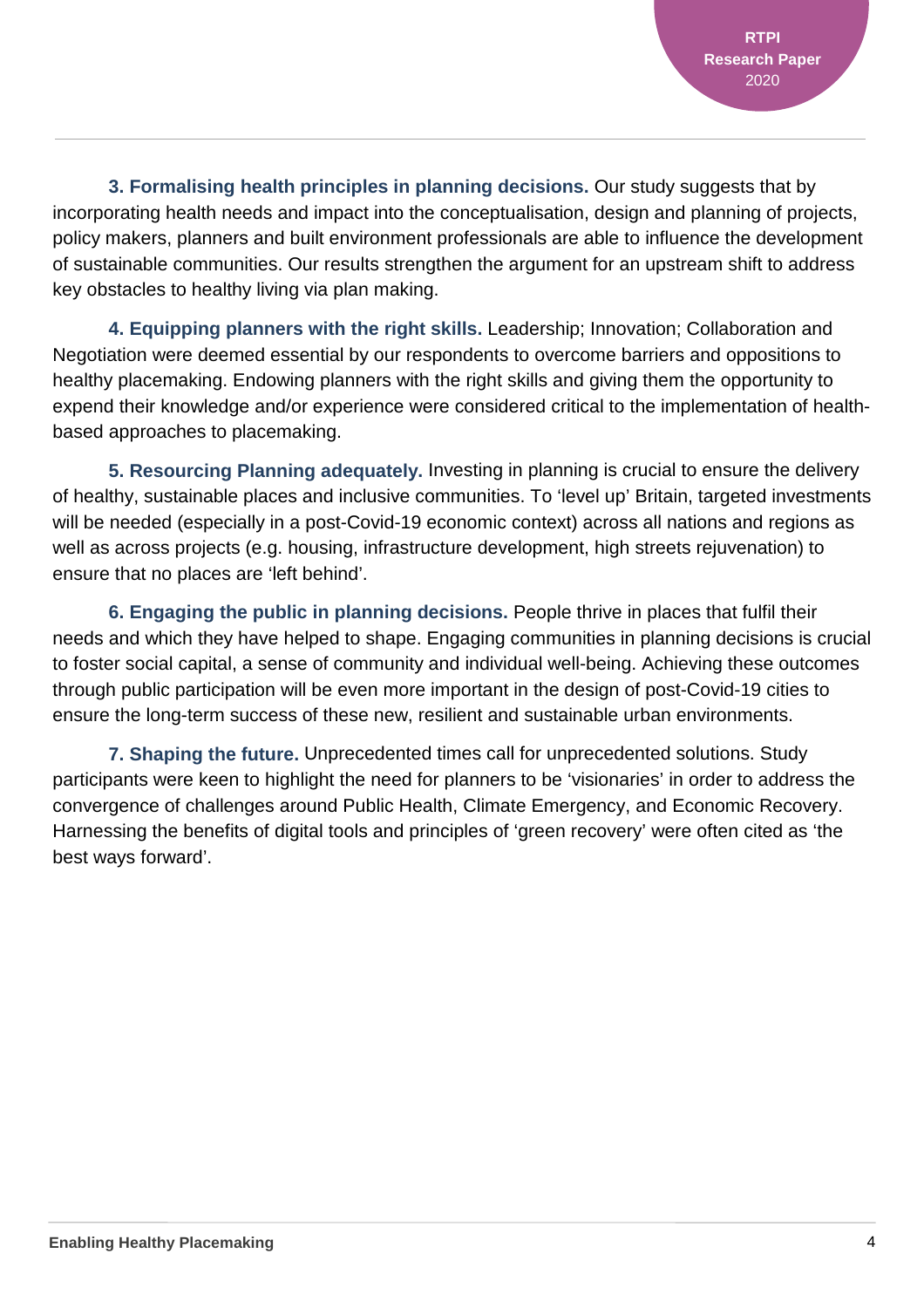## <span id="page-4-0"></span>**2. Introduction**

The links between town planning and the promotion of good health are long established. As planners are well aware, town planning and public health are siblings, both emerging in the late nineteenth century to combat the unsanitary, overcrowded and inhumane conditions of industrial cities. Despite these united origins, however, the subsequent relationship between town planning and public health has proved less symbiotic.

Although health has shifted to a marginalised position within the planning agenda, where it has almost been forgotten, the short and long-term impacts of Covid-19 will almost certainly see a return of health issues back on the political agenda and, hopefully, a return of health considerations to the core of planning itself.

In recognition of the current crisis, the RTPI launched its Plan the World we Need campaign which calls on governments across the UK and Ireland to capitalise on the expertise of planners to achieve a sustainable, resilient and inclusive recovery from the COVID-19 pandemic. Our campaign aims to raise awareness of the vital role planners have in every aspect of the recovery in order to revive the economy, tackle inequality and meet net-zero targets by 2050. The COVID-19 pandemic has brought into sharp focus the strengths and weaknesses of our places and our way of life and it is now vital that we plan a greener, place-based recovery that responds not only to the lessons learned from the pandemic, but also to the challenges that we were grappling long before COVID, most notably climate change. We believe that governments must capitalise on the expertise of spatial planners to tackle place-based inequality, enable a green industrial revolution, prioritise healthy and sustainable modes of transport and coordinate the rapid deployment of zero carbon infrastructure. The campaign was launched, alongside a report, *[Plan The World We Need:](https://www.rtpi.org.uk/research/2020/june/plan-the-world-we-need/)  The contribution of planning to [a sustainable, resilient and inclusive recovery.](https://www.rtpi.org.uk/research/2020/june/plan-the-world-we-need/)*

One of the most pressing task for governments across the world in the wake of the pandemic will be to draw lessons from the design of the built-environment and its impact on health. This will require decisions about what post-pandemic cities should look like in a context of climate emergency and economic recovery.

This will not be an easy task. However, when designing post-pandemic cities and their associated houses and infrastructures, policy-makers, planners and public health professionals alike will have to bear in mind the simplest yet most important lesson Covid-19 has taught us: Healthy environments make healthy people; Healthy people underpin economic vitality.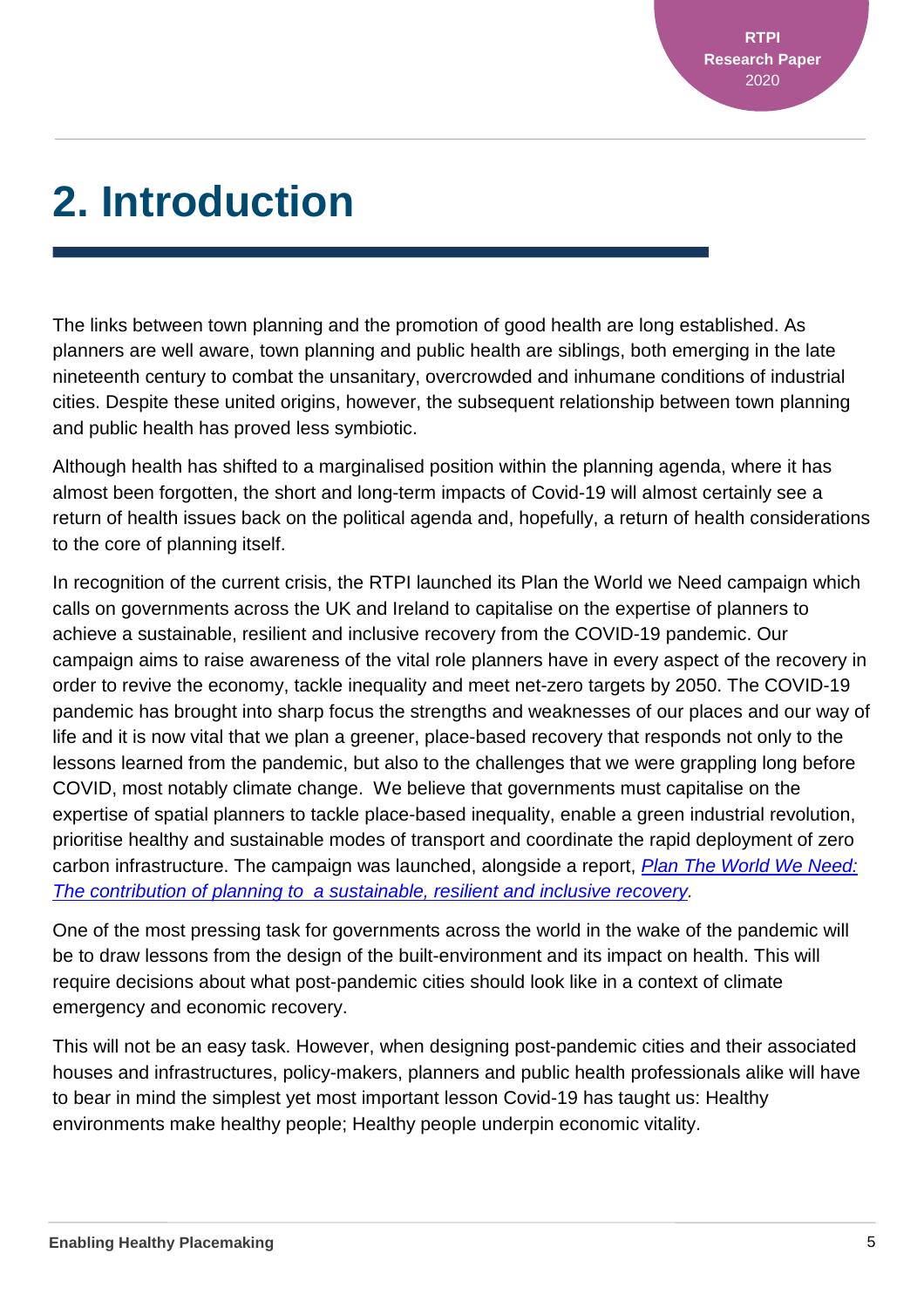Is this something we did not know before? No. This is hardly new. For decades, planners have been working to improve health and well-being; making the case for — among other things active travel and neighbourhood design that promote physical activity, enhance social connections and strengthen mental health. They have also long argued for compact neighbourhoods with local facilities and public transport accessibility allowing car free access to jobs and wider services. What Covid-19 has suddenly revealed is that those things *do* matter.

Now we have learned (the hard way) that the environment influences health, a crucial question (re)emerging is the extent to which planning can (or should) influence the environment? It is not too difficult to anticipate that in a post-pandemic context some will inevitably argue that in an effort to cut costs and speed up recovery we should do away with planning (at least, its regulatory functions). However, the imperative to keep the economy moving should not justify in the shortterm, socially or environmentally damaging developments that we will live to regret.

Although started prior to the outbreak of the pandemic, our research talks to current debates in several ways:

First, our findings suggest that health policy is not only a matter for health care professionals but for the many powers and professions that affect the social, economic and environmental determinants of health. In that context planners, designers and developers all have responsibility for promoting healthy settlements.

Second, the results of our study show that the success of the planning-health dialogue is key to overcome challenges and to improve urban health outcomes. In many ways, future successes will hinge on appropriate resourcing and the active role of planners endowed with the right communication and negotiation skills.

Third, our study suggests that successful implementation of health principles in planning decisions heavily rely on public engagement and the active involvement of stakeholders in the process of decision-making. In a post-Covid-19 context – where radically new forms of neighbourhood designs and settlement patterns are likely to be desired by experts – it will be even more crucial to listen to the voices of communities who have experienced the direct impacts and consequences of one of the worst public health crises of the century.

Expending the evidence base will remain crucial to inform and guide health-focused built environment interventions – after all, as hinted by our study, there is a real need to 'move the debate forward' and to translate (the many) principles of healthy placemaking into practice. We hope that the case studies and qualitative evidence gathered and presented here will help to achieve just that – by providing examples and best practices that address place based health challenges and reduce inequalities.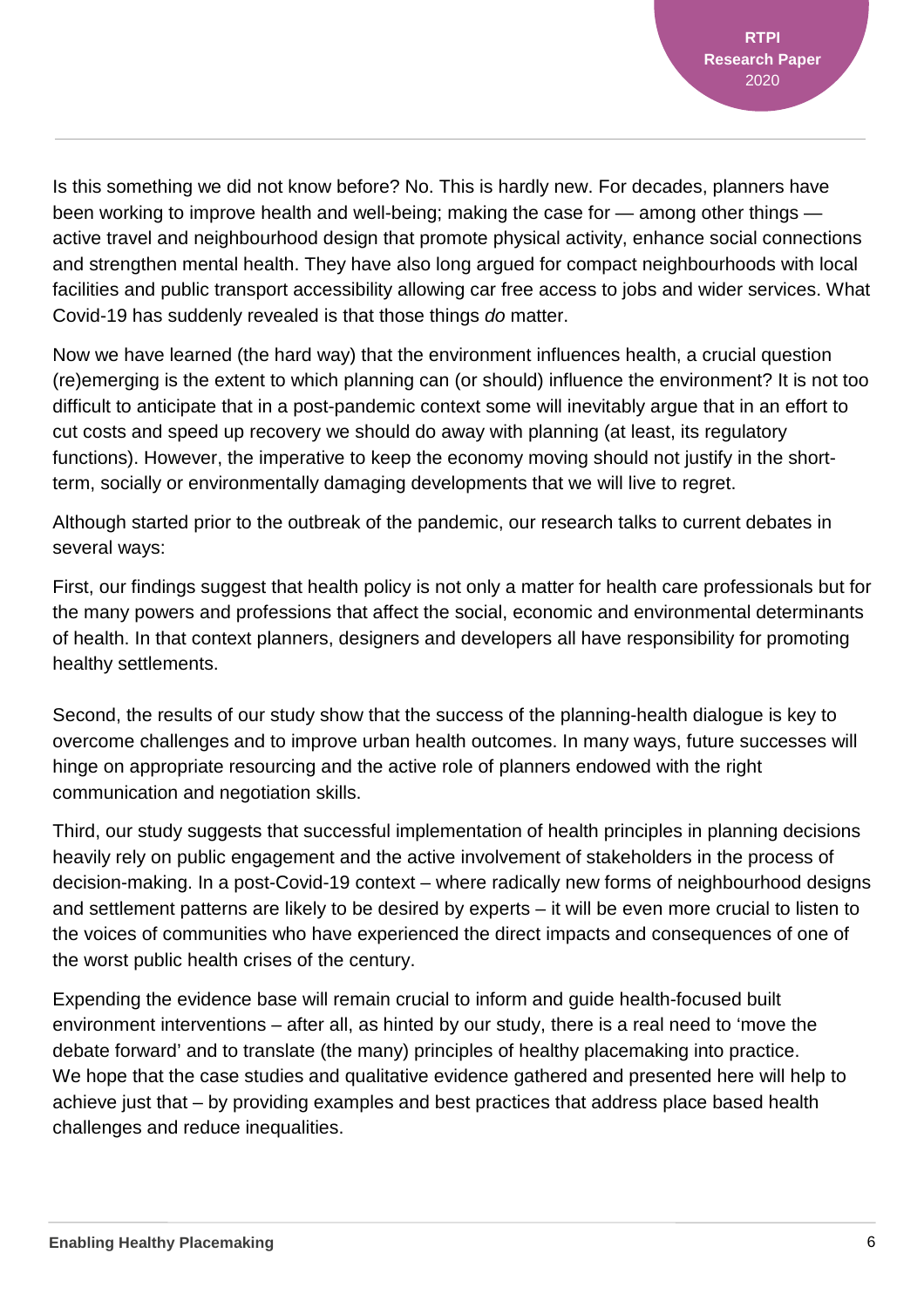## <span id="page-6-0"></span>**3. Background**

Historical links between public health and urban planning have resulted in a wealth of evidence documenting the impact of the built-environment on health and well-being. Numerous studies have shown the importance of environmental and social factors in shaping both physical and mental health from a practice-based (Goldstein 1995) academic (Dannenberg et al. 2003) and policy perspective (Marmot et al. 2010; Marmot 2020).

Concepts, policies and technical strategies have been devised to bring health to the forefront of urban planning in relation to well-being, safety and environmental sustainability, with – initially – a particular focus on water and sanitation, waste cycle systems, housing and land tenure (see Freestone and Wheeler 2015).

Health based approaches have subsequently been developed in relation to transportation emphasising the need for public transit systems that ensure sustainable forms of mobility (Pucher and Buehler 2010; Cavill et. al 2007). They also emphasise the key role of communities and social interactions on both mental and physical well-being with strong evidence demonstrating the importance of access to public amenities — including (but not limited to) medical, educational and social services (see for Halpern 1995; Wood et al. 2010).

In a similar vein, an important body of literature demonstrates the importance of securing access to safe and inclusive green spaces (Ward Thompson 2011; Swanwick et al. 2003) and access to affordable, sustainable food systems (See Soma et al.; 2011; Morgan 2013). Studies at the confluence of urban design and climate emergency have looked at – for instance – the spatial determinants of air quality (Pikora et al. 2003; Giles-Corti and Donovan 2003) and have very much drawn attention to the devastating effects of climate change on health and biodiversity (see for instance Wilson 2006; Pecl et al. 2017).

In addition to a focus on the human habitat or human experience, studies on processes and tools have also recently flourished, exploring (for example) the role of the private sector in delivering healthy places (Calcutt 2007; Williams and Dair 2006) or, by contrast, assessing the effectiveness of public frameworks and policies (see Cave 2015). In addition, the integration of health into planning policies has undergone study from an evaluation perspective – either formative or summative – with a particular focus on the value of Health Impact Assessment (Mindell et al. 2008; Bhatia and Seto 2011).

From a process-oriented perspective, a substantive amount of policy and academic work has been dedicated to public engagement and participation in planning (see Thomas 2003) — assessing,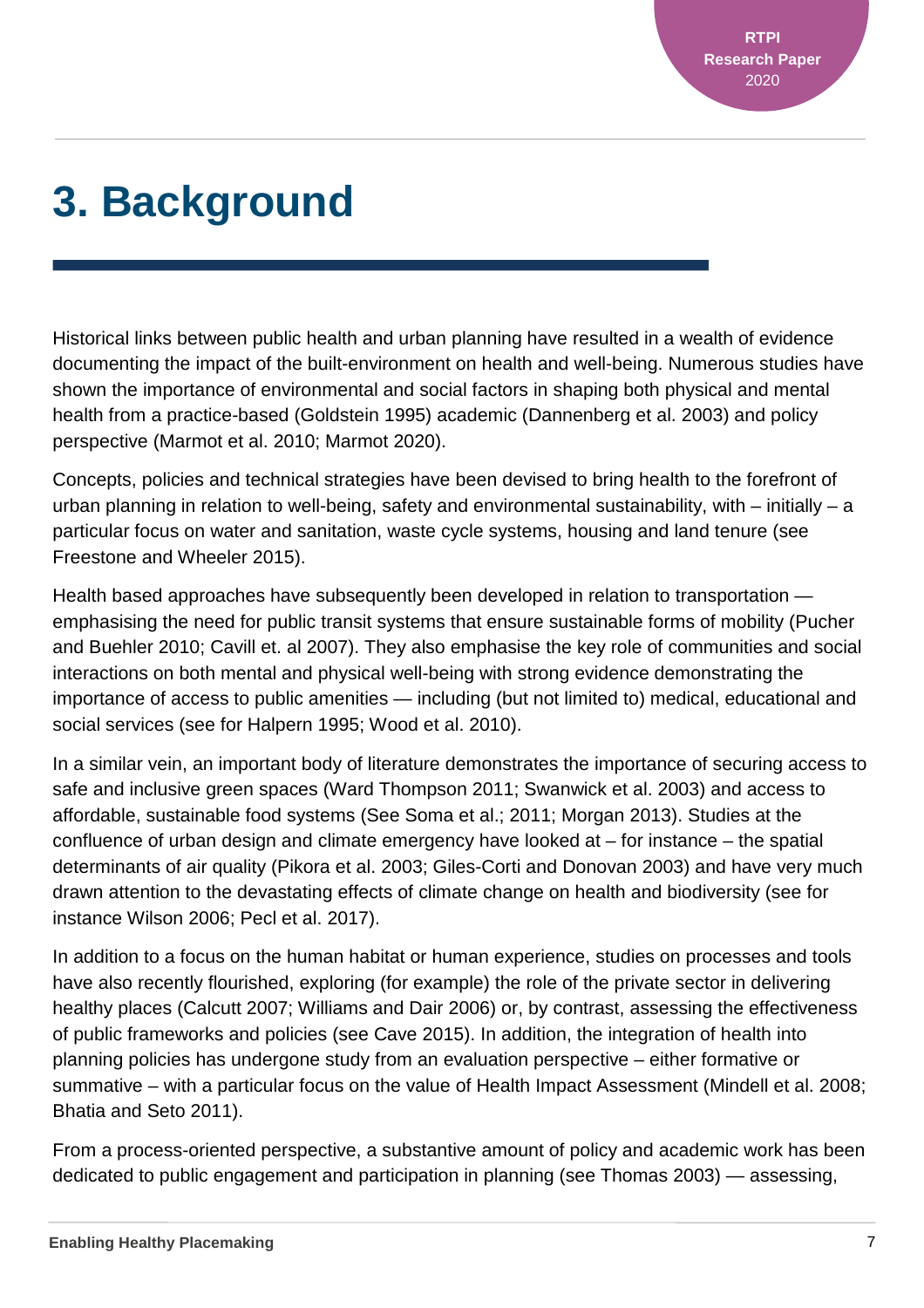among other things, the efficacy of participatory tools and the outcomes of public engagement in decision-making (see Conrad et al. 2011).

Throughout the years, empirically based conceptual frameworks illustrating the intricate relationships between the natural/built environment and health have been developed (e.g. Whitehead and Dahlgren 1991) and influential models such as the Settlement Health Map by Barton and Grant (2006), have informed policy principles and recommendations at national and international levels (WHO and UN-Habitat 2010).

However, while planning principles for the design of healthy places are now, by and large, widely accepted (at least, at a normative level) their translation into actual intervention through design or in practice, remains often problematic.

In fact, several important studies have recently identified major obstacles hindering effective implementation of healthy placemaking principles (see Spatial Planning and Health: Getting research into Practice, PHE 20[1](#page-7-0)9)<sup>1</sup>.

A 2018 report by the Design Council, for instance, explored and identified the most important barriers faced by practitioners trying to design and plan healthy places (ranked in the table below).

| Table 1 – Barriers to creating healthy places |  |  |  |
|-----------------------------------------------|--|--|--|
|-----------------------------------------------|--|--|--|

*Original source: Design Council - Healthy placemaking (2018)[2](#page-7-1)*

| <b>Barrier</b>                                               | How many experienced<br>this barrier | Percentage |
|--------------------------------------------------------------|--------------------------------------|------------|
| Insufficient funding                                         | 330                                  | 83%        |
| The requirements or expectations of developers               | 327                                  | 82%        |
| The requirements or expectations of other<br>professionals   | 292                                  | 73%        |
| Other priorities that drive projects/<br>programmes/policies | 272                                  | 68%        |
| Insufficient time                                            | 256                                  | 64%        |

<span id="page-7-1"></span><span id="page-7-0"></span> <sup>1</sup> PHE (2019). Spatial Planning and Health. Getting research into Practice (GRIP): study report [online]. Available at: <https://www.gov.uk/government/publications/spatial-planning-and-health-getting-research-into-practice-grip> <sup>2</sup> Design Council (2018). Healthy Placemaking [online] Available at: <https://www.designcouncil.org.uk/resources/report/healthy-placemaking-report>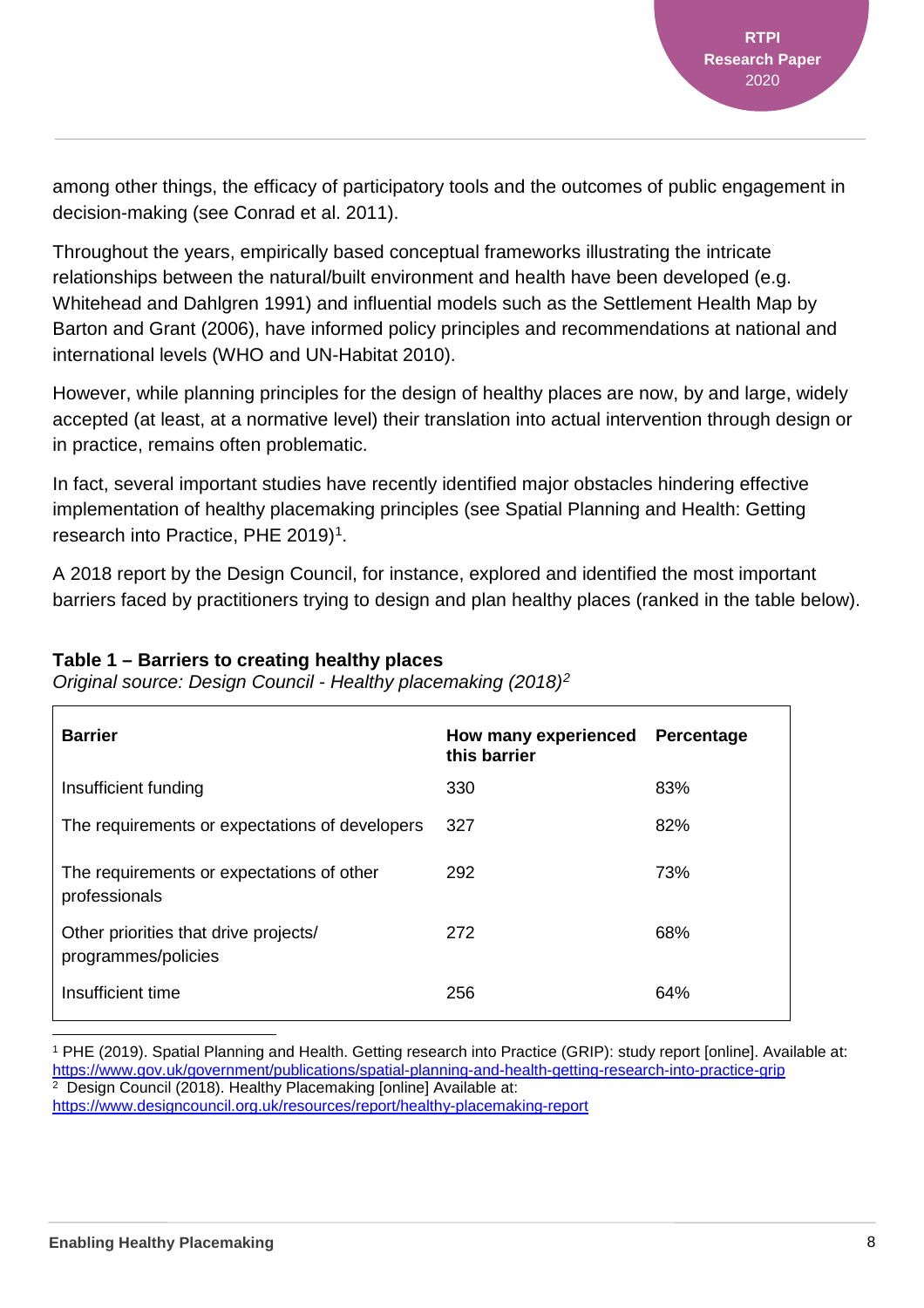| It's not the norm with the external partners I<br>work with to create healthy places | 248 | 62% |
|--------------------------------------------------------------------------------------|-----|-----|
| The requirements or expectations of politicians                                      | 247 | 62% |
| National policy                                                                      | 216 | 54% |
| Local policy                                                                         | 213 | 53% |
| The requirements or expectations of senior<br>colleagues                             | 171 | 43% |
| It's not the norm in my workplace                                                    | 143 | 36% |
| My awareness or understanding of the actions<br>involved in healthy placemaking      | 127 | 32% |
| My awareness or understanding of the<br>importance of healthy placemaking            | 76  | 19% |
|                                                                                      |     |     |

Such studies are crucial to advance and deepen our understanding of the practical issues faced by practitioners who wish to integrate principles of healthy placemaking in their decisions. However, as the study published by the Design Council suggests, planning practitioners are incredibly 'resourceful' and have on occasion managed to overcome key policy, financial (and other) barriers to healthy placemaking.

Our study explores the responses and solutions of planners to challenge those barriers and find practical solutions to implement healthy placemaking principles.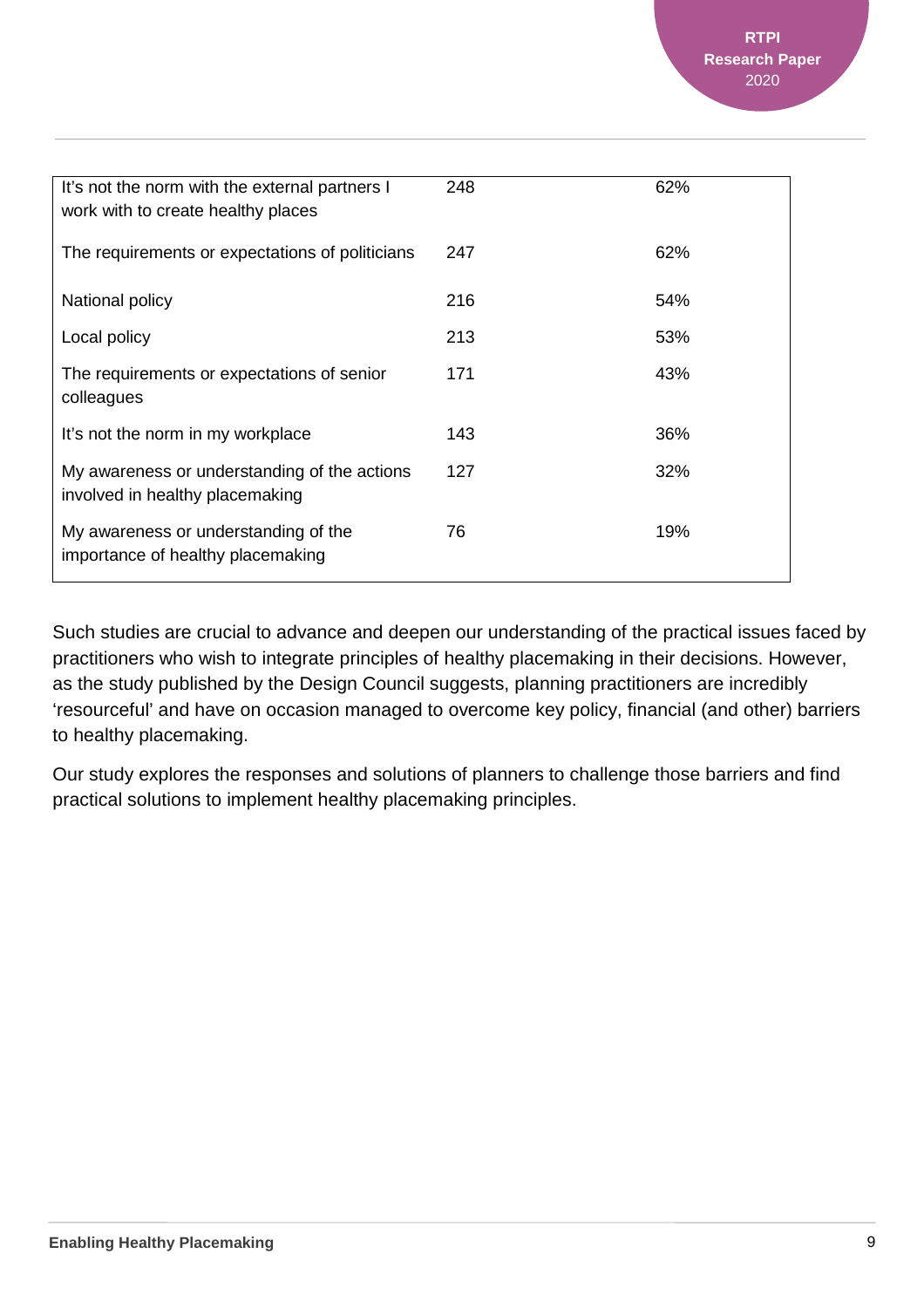## <span id="page-9-0"></span>**4. Method**

### **Aims and objectives**

This study constitutes the first part of a larger research stream exploring local, national and international policies and best practices that facilitate healthy placemaking.

The objectives of this research stream are twofold:

 1) To produce a set of practice notes describing key skills and delivery strategies necessary to implement principles of healthy placemaking.

 2) To create a centralised repository of evidence where practitioners can find best practices and lessons learnt from other projects to use in their own work.

This report is an exploratory rather than confirmatory study. The overarching aim here is not to try to generalise results produced by our analyses to the entire population of planning teams in the UK, Ireland (and/or abroad), but to explore common traits among successful strategies and initiatives along with their particularities and local contexts.

Rather than focusing on a single aspect or a single feature of the built-environment (viz. housing or infrastructure development) we have adopted a wide approach to the application of healthy placemaking principles in order to identify and reflect upon the commonalities between projects of different natures and scales.

### **Data collection**

To gain an in-depth understanding of best practices developed by planners to overcome the implementation challenges of healthy placemaking principles, we published a call for evidence in September 2019 inviting planners to reflect upon a particular project or initiative embodying successful translation of principles into practice (despite challenges). Our call for evidence was publicised on our website, promoted via our networks and remained open until December 2019.

Follow-up interviews (over the phone or in person) were subsequently organised with some of the participants – either to clarify certain points and/or to explore their answers in greater depth. Study participation was entirely voluntary.

Overall, we received 15 submissions ranging from national initiatives to 'local' projects. The quality of the projects submitted was checked against a list of criteria determining whether or not the entry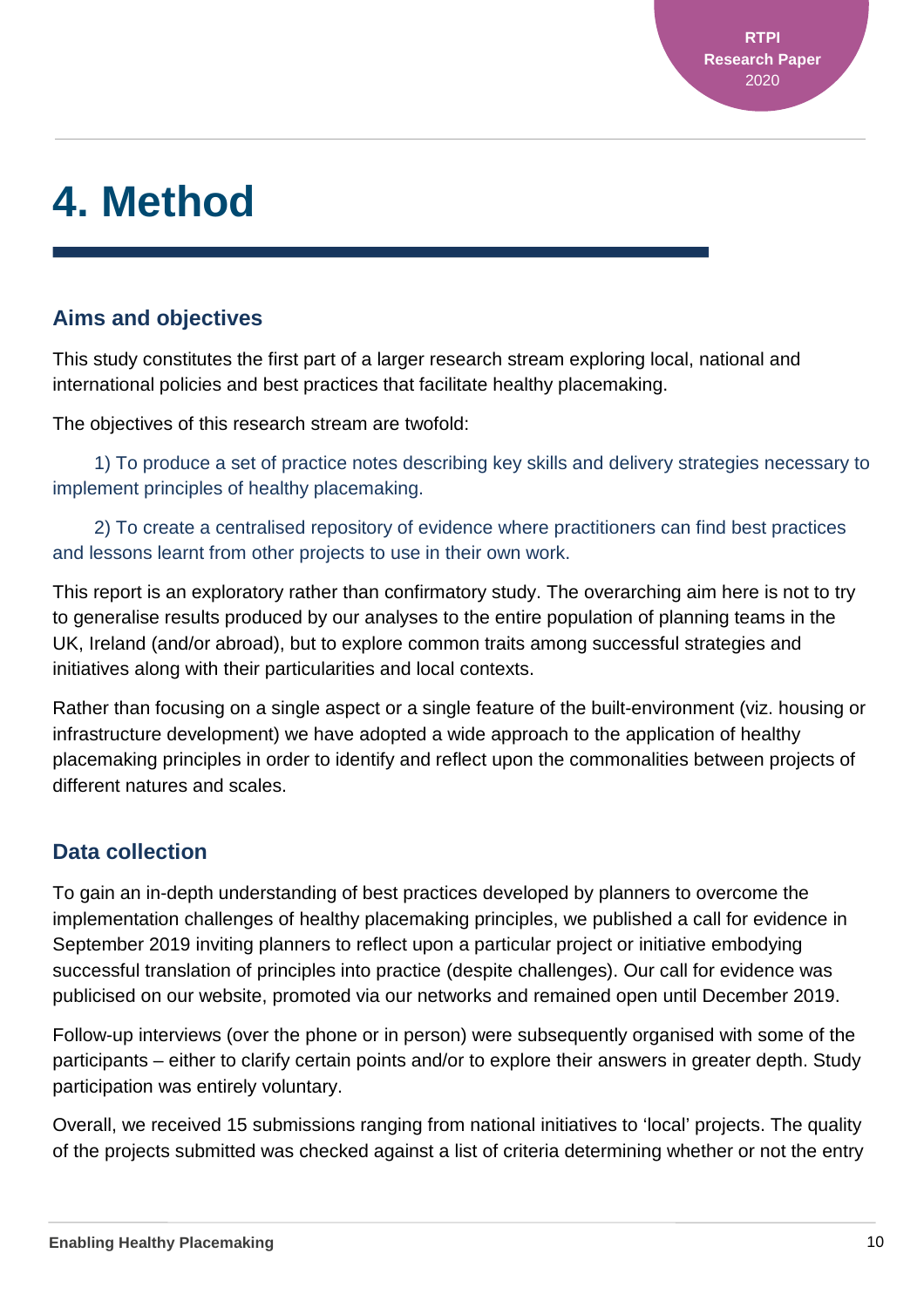made a meaningful contribution towards the implementation of healthy placemaking principles. We then conducted 10 follow up interviews with participants (sometimes teams of participants). Our call for evidence (Fig.1 below) comprised 11 questions asking planners to reflect upon the critical elements which facilitated the success of their projects (e.g. skills, stakeholders, tools, local context).

### **Data analysis**

Answers to our call for evidence and interviews were analysed using traditional qualitative data analysis methods – viz. thematic analysis and qualitative content analysis (see Braun and Clarke 2012; Hsieh and Shannon 2005). Types of answers (or 'categories of argument') were derived from the data following an iterative process. For instance, we identified 'collaboration' and 'leadership' as key categories of argument under (Question. 3) – *what kind of skills were needed to overcome barriers/obstacles or opposition?* because of the recurrence of these types of answer in the responses to our call for evidence.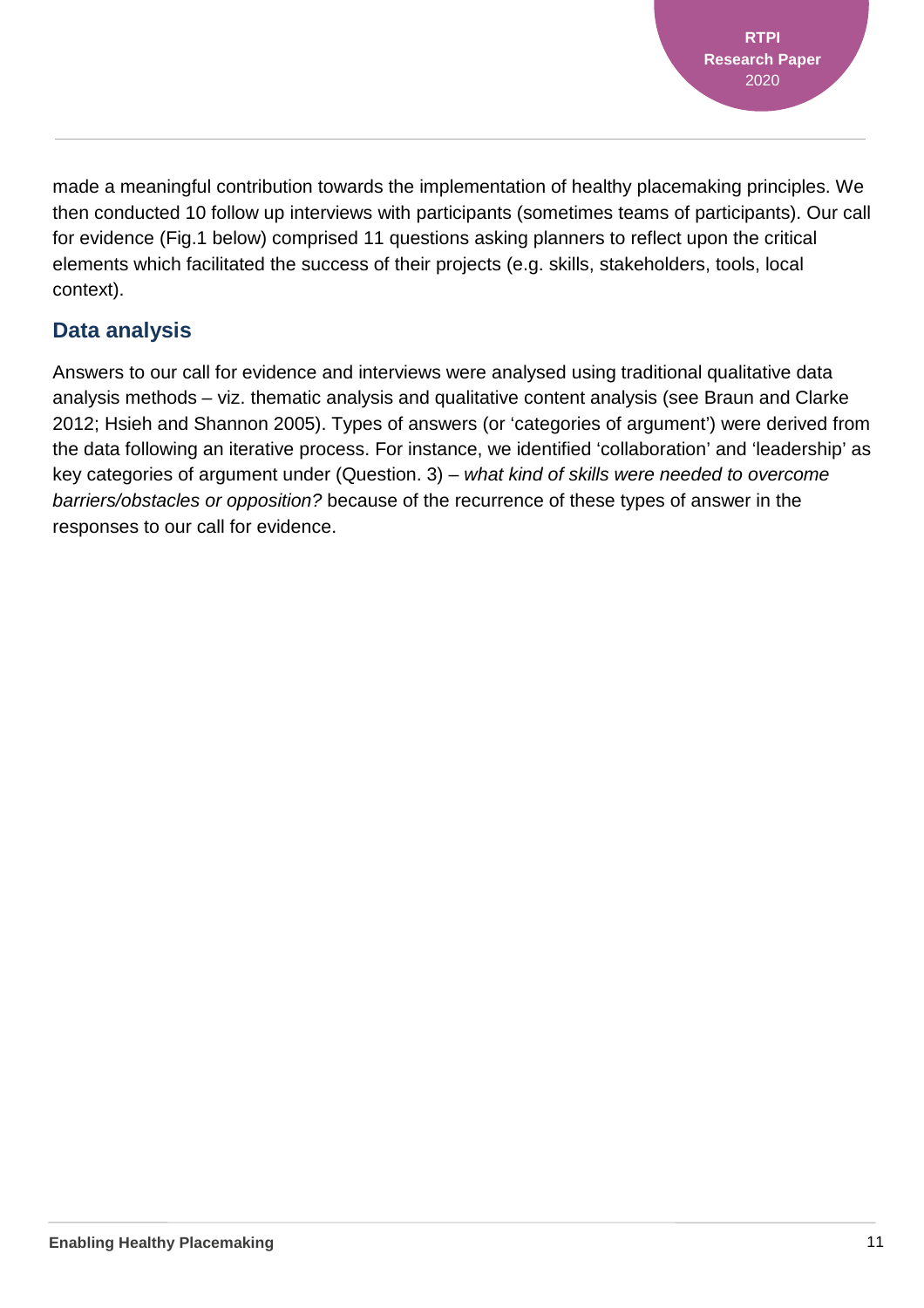### **Figure 1 –**

**Call for Evidence Call for Evidence Published 19 September 2019** 

ENABLING HEALTHY PLACEMAKING: Overcoming barriers and learning from best practices

| Question 1-    | What did you set out to achieve? Please describe in one or two paragraphs what you<br>were trying to create, improve, change, protect (etc)?                                                                                |
|----------------|-----------------------------------------------------------------------------------------------------------------------------------------------------------------------------------------------------------------------------|
| Question $2 -$ | What kind of barrier(s) did you encounter in trying to deliver your project? (You can<br>either refer to the barriers mentioned in the table under the Background section or<br>mention other types of barriers/obstacles). |
| Question 3-    | What kind of skills were needed to overcome barriers/obstacles or oppositions? (E.g.<br>negotiation, leadership, innovation, collaboration).                                                                                |
| Question 4 -   | Given that planning sits between many different sectors, professions and disciplines,<br>which stakeholders were critical to making your project a success?                                                                 |
| Question 5-    | How did you join the dots between multiple policy objectives and/or perspectives?                                                                                                                                           |
| Question 6-    | What was the political context? Who did you have to influence and what evidence or<br>narrative really resonated with them?                                                                                                 |
| Question 7 -   | Did you have to secure additional funding or resources to do things differently? If so,<br>how?                                                                                                                             |
| Question $8 -$ | What aspect of the project are you most proud of?                                                                                                                                                                           |
| Question 9-    | According to you – is the project replicable in different places or unique to this situation?                                                                                                                               |
| Question 10 -  | What would you do differently if you were doing it again?                                                                                                                                                                   |
| Question 11 -  | What top tips would you give to other practitioners looking to replicate your<br>experience/good practice?                                                                                                                  |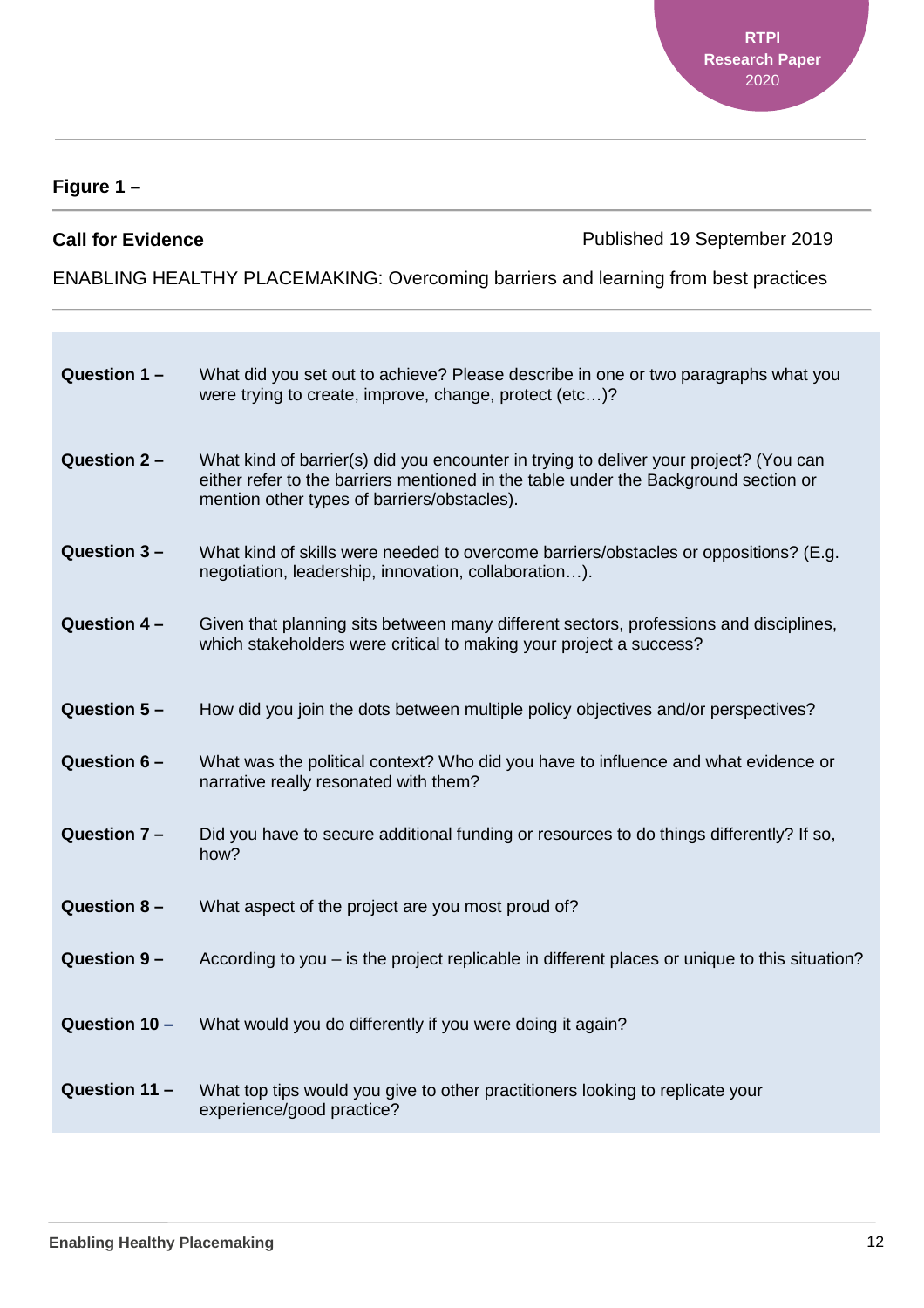## <span id="page-12-0"></span>**5. Results**

## **I. What did you set out to achieve?**

The first question in our call for evidence asked respondents to provide a short description of their project or initiative and to elaborate on what they were trying to 'create, change or protect'. The Background section of our 'call' referred to published evidence on the impact of the builtenvironment on health and well-being; highlighting, in particular, principles about planning for healthy neighbourhood, houses and transport as set out in previous RTPI research and policy analysis (see in particular, Promoting Healthy Cities 2014[3](#page-12-1) and Poverty, Place and Inequality 2016[4\)](#page-12-2).

Of course, the concept of 'healthy placemaking' can be conceived of as 'proteiform' or 'multidimensional' – requiring a balance between environmental, physical and procedural elements. Throughout the years, this concept has been variously defined by academics, research/policy institutes and national/international organisations. Table 2 (below) reports some of these definitions.

By adopting a relatively wide approach to the definition of healthy placemaking we sought to elicit a variety of both substantive and procedural examples from respondents. In other words, we sought both a description of the physical aspect of their project (e.g. enhancing walkability by widening a sidewalk/pavement) and a description of a process whereby principles of healthy placemaking could be implemented (e.g. the creation of an award recognising the positive contribution of a project/scheme in improving health and well-being).

<span id="page-12-1"></span><sup>3</sup> Planning Horizons no.3. Promoting Healthy Cities (2014). Available at: <https://www.rtpi.org.uk/media/1470/promoting-healthy-cities-full-report-2014.pdf> <sup>4</sup> Poverty, Place and Inequality (2016). Available at:

<span id="page-12-2"></span><https://www.rtpi.org.uk/media/2212/povertyplaceinequality-policypaper2016.pdf>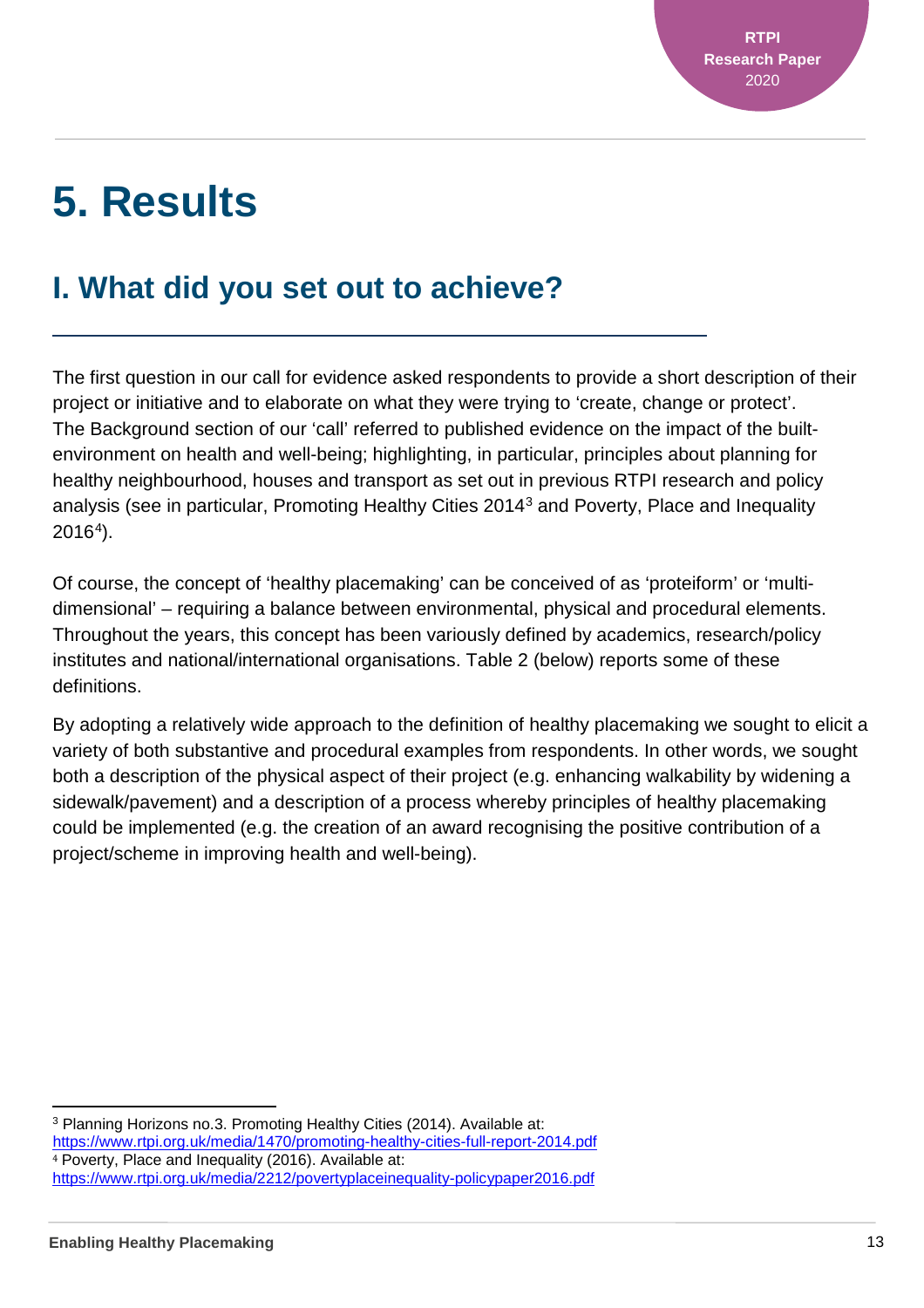### **Table 2 –**

| <b>Source</b>                                                       | <b>Definitions</b>                                                                                                                                                                                                                                                                                        |
|---------------------------------------------------------------------|-----------------------------------------------------------------------------------------------------------------------------------------------------------------------------------------------------------------------------------------------------------------------------------------------------------|
| <b>World Health Organisation</b> <sup>5</sup><br>(WHO)              | "The place or social context in which people engage in daily<br>activities in which environmental, organisational and personal<br>factors interact to affect health and wellbeing".                                                                                                                       |
| <b>Public Health England</b>                                        | "Placemaking that takes into consideration neighbourhood design<br>(such as increasing walking and cycling), improved quality of<br>housing, access to healthier food, conservation of, and access to<br>natural and sustainable environments, and improved transport<br>and connectivity" <sup>6</sup> . |
| <b>Well-being of Future</b><br>Generations (Wales) Act <sup>7</sup> | "Enabling places to support the health and well-being of people<br>and communities"                                                                                                                                                                                                                       |
| <b>Public Health Scotland<sup>8</sup></b>                           | "Living in vibrant, healthy and safe places and communities ()<br>spanning both the physical and the social aspects of place".                                                                                                                                                                            |

The submissions received comprised a wide variety of examples detailing the design and implementation of healthy placemaking principles – e.g. new housing developments; interventions to improve water spaces and their surroundings; organisation of workshops in County Councils in England around the theme 'Planning for Health'.

Responses to our call for evidence also varied quite significantly in terms of the size or scale of projects, ranging from local initiatives outside the UK – e.g. Carriageway narrowing in Pune (India) – to national initiatives – e.g. the Place Standard tool in Scotland.

<span id="page-13-0"></span><sup>5</sup> World Health Organisation (1998). Health Promotion Glossary. Available at: <http://www.who.int/healthpromotion/about/HPR%20Glossary%201998.pdf?ua=1>

<span id="page-13-1"></span><sup>&</sup>lt;sup>6</sup> Public Health England (2017). Spatial Planning for Health: An evidence resource for planning and designing healthier places. [online] Available at:<https://www.gov.uk/government/publications/spatial-planning-for-health-evidence-review> <sup>7</sup> Well-being of Future Generations Wales Act (2015). Available at:

<span id="page-13-2"></span><https://futuregenerations.wales/a-healthier-wales/>

<span id="page-13-3"></span><sup>8</sup> Public Health Scotland: Our areas of work (2020) Available at: [https://www.publichealthscotland.scot/our-areas-of-work/improving-our-health-and-wellbeing/scotlands-public-health](https://www.publichealthscotland.scot/our-areas-of-work/improving-our-health-and-wellbeing/scotlands-public-health-priorities/live-in-vibrant-healthy-and-safe-places-and-communities/)[priorities/live-in-vibrant-healthy-and-safe-places-and-communities/](https://www.publichealthscotland.scot/our-areas-of-work/improving-our-health-and-wellbeing/scotlands-public-health-priorities/live-in-vibrant-healthy-and-safe-places-and-communities/)

<sup>(</sup>Please note that definition by Public Health Scotland is currently being developed).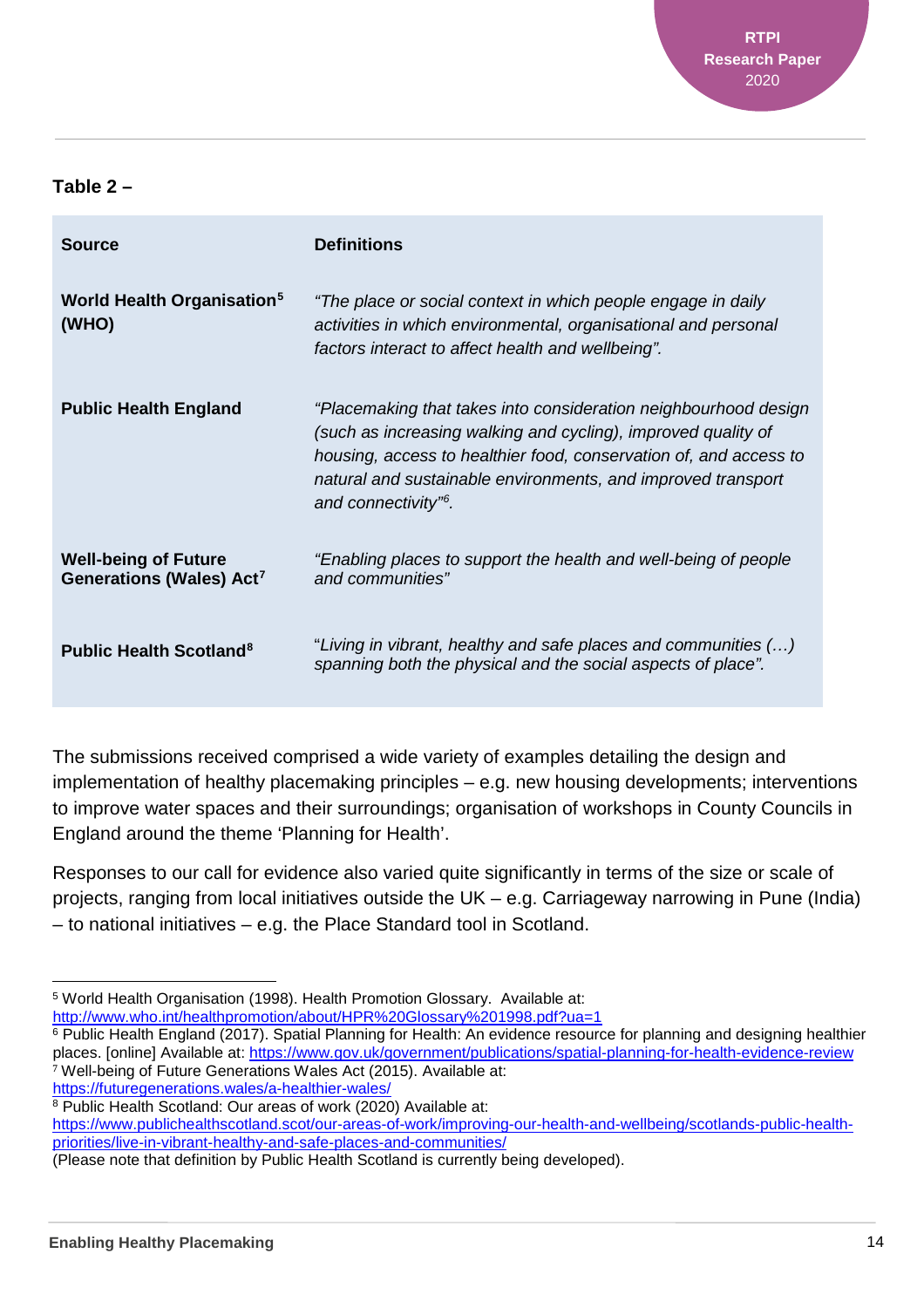Table 3 below provides two examples for each type of evidence that we received, reviewed and included in our analysis. Section 6 of this report presents five case studies, which provide examples of healthy placemaking principles applied at various levels (viz. local and national). The full list of submissions selected to inform this report will be made available in our Health Evidence Repository.

### **Table 3 –**

| <b>Types of Evidence/ Levels</b>                            | <b>Examples</b>                                                                                                                                                                                                         |
|-------------------------------------------------------------|-------------------------------------------------------------------------------------------------------------------------------------------------------------------------------------------------------------------------|
| <b>National initiatives</b>                                 | <b>i.</b> National Place Standard for Scotland (Scotland).<br>ii. Active Design (England).                                                                                                                              |
| <b>City Council/County Council initiatives</b><br>in the UK | <i>i.</i> Accreditation scheme recognising the positive<br>contributions that developers are playing in improving<br>health and well-being in their developments (Chelmsford<br>City Council and Essex County Council). |
|                                                             | ii. Site-specific interventions to enhance water spaces and<br>their surroundings (Tower Hamlets).                                                                                                                      |
| Local initiatives outside the UK                            | <b>i.</b> Rejuvenation of the train station district in Grasse<br>(France).                                                                                                                                             |
|                                                             | ii. Carriageway narrowing/providing better pavement<br>facilities for pedestrians and cyclists in Poona (India).                                                                                                        |

We take the disparity between the scales of the different initiatives/projects as a positive rather than negative aspect of this research. Because the focus of our study is on *solutions* (or 'mechanisms') enabling successful implementation of health-based principles in planning (rather than on *substantive applications* of the principles) the wider the scope of the initiatives, the stronger the mechanism (or solution).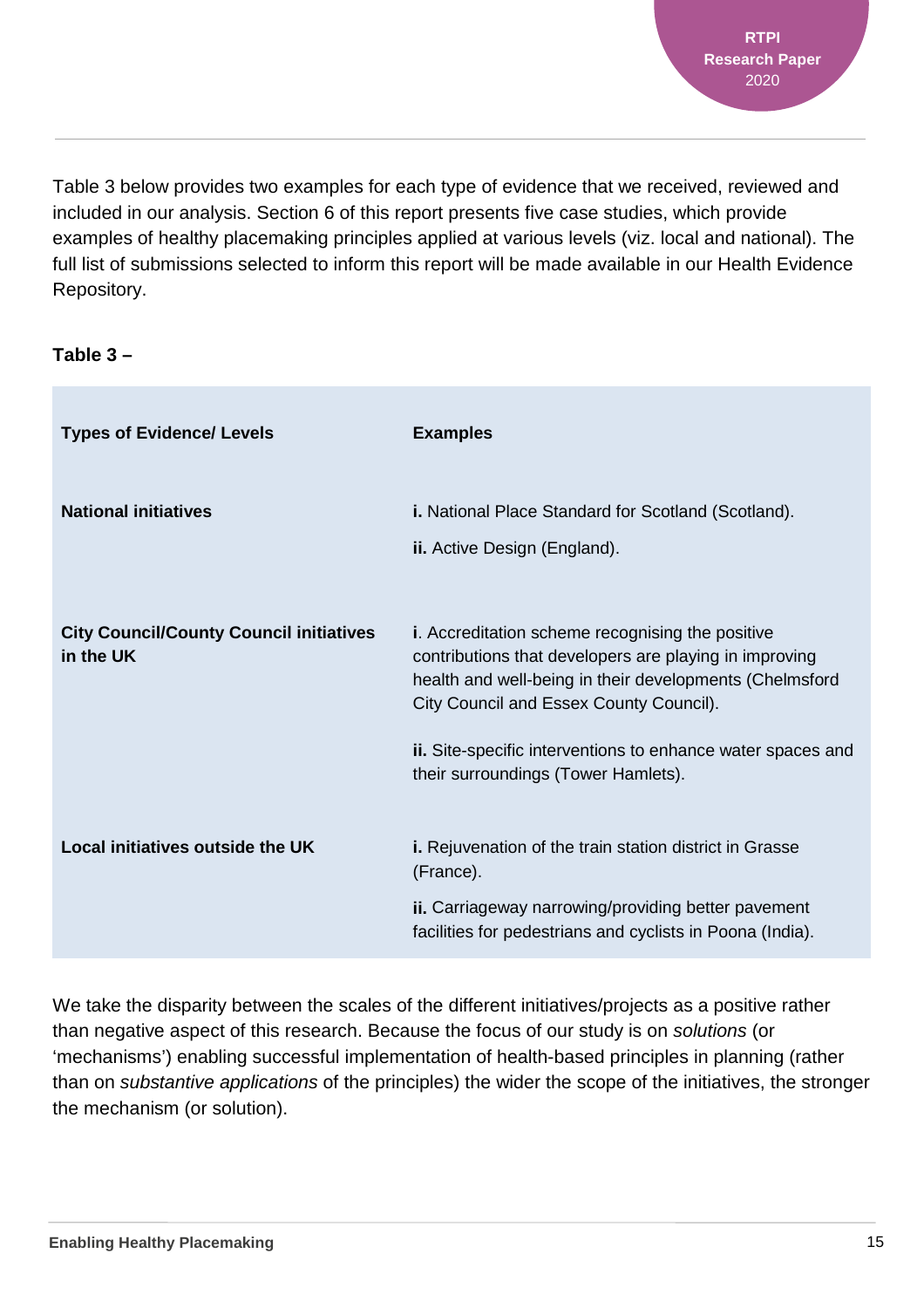## **II. What kind of barrier(s) did you encounter?**

Although the focus of our research is on *solutions* designed by planners rather than on the *barriers* to healthy placemaking, we did ask our participants to mention the main issues they faced when trying to implement healthy placemaking principles in their projects/initiatives.

While previous studies identified *funding* and issues pertaining to *different expectations or requirements from developers and other professionals* as important barriers (see Table 1 in Section 3 of this report) – our respondents mentioned the need to recognise key challenges associated with legislation and current policies.

Our respondents also mentioned a host of difficulties around (the lack of) expertise and (different) 'working cultures' across different teams, combined with the problem of accessing 'hard to reach groups' and/or successfully involving communities in their projects.

| <b>Barriers</b>                                        | <b>Examples</b>                                                                                                                                                                                                                                                                                                                                                            |
|--------------------------------------------------------|----------------------------------------------------------------------------------------------------------------------------------------------------------------------------------------------------------------------------------------------------------------------------------------------------------------------------------------------------------------------------|
| Legislative/<br><b>Statutory</b>                       | "Health is a material consideration in planning but there is no statutory way<br>of assessing the impact on health unless local policy supports the use of<br>Health Impact Assessment (HIA). Many health policies within place focus<br>upon access to NHS infrastructure which limits the true positive impacts that<br>placemaking could have on health and wellbeing". |
| <b>Policy</b>                                          | "The greatest challenge in developing the<br>Supplementary Planning Documents (SPDs) was the lack of a specific<br>health policy in the Development Plan to which the SPDs could link to".                                                                                                                                                                                 |
| <b>Policy constraints/</b><br><b>Lack of resources</b> | "Creating healthy places has always been at the forefront for the planning<br>profession. However, the current depletion of skills and resources married<br>with the drive to deliver units/floor space targets and densification has<br>created a significant imbalance".                                                                                                 |

### **Table 4 –**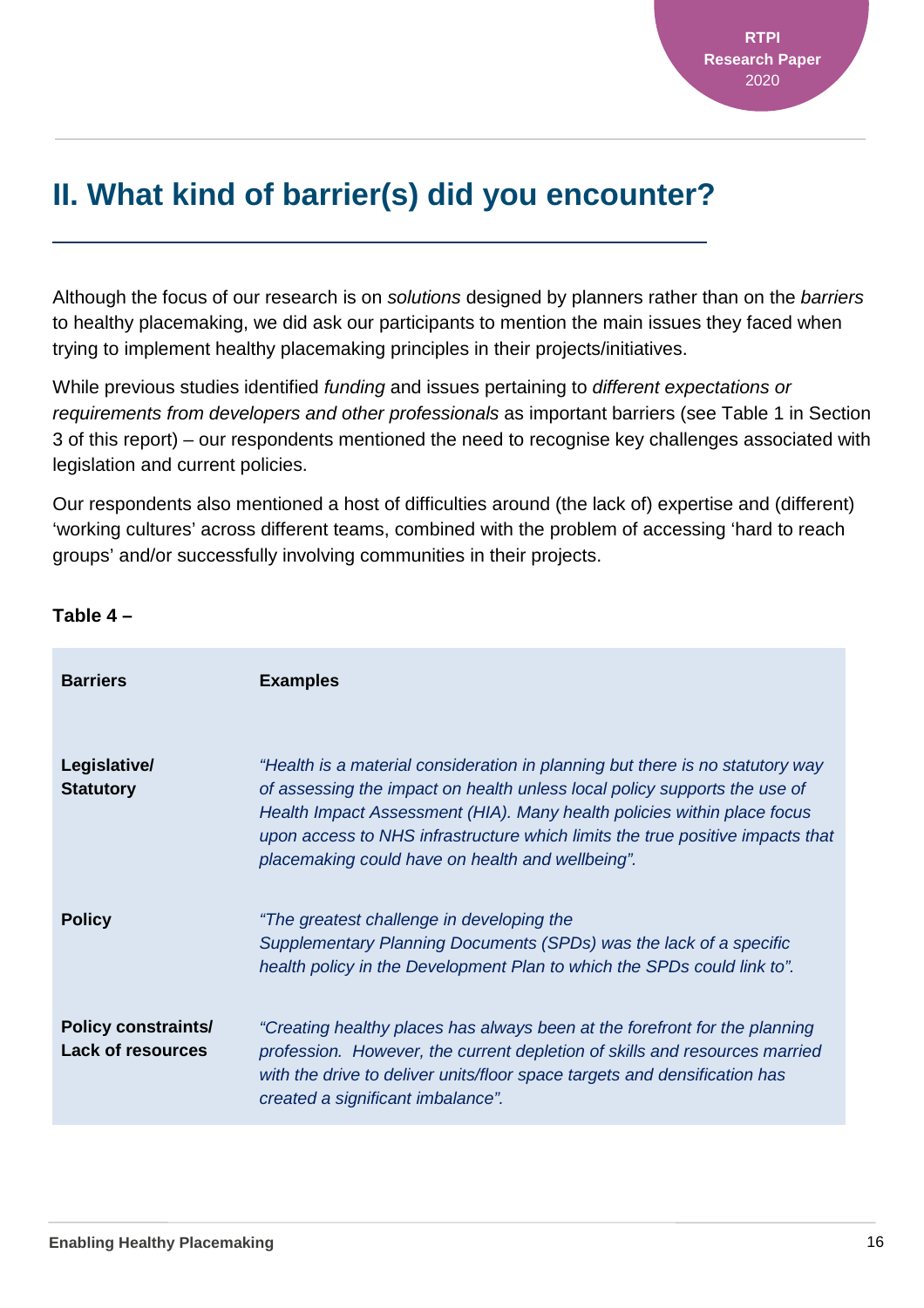**RTPI Research Paper** 2020

| <b>Expertise</b>                            | "There are very few teams in the country in either health or planning that<br>have experts who can advise on health in placemaking".                                                                                                                                                     |
|---------------------------------------------|------------------------------------------------------------------------------------------------------------------------------------------------------------------------------------------------------------------------------------------------------------------------------------------|
| <b>Communication</b>                        | "The collaboration between the different professionals was an initial<br>communication barrier until we got rid of the jargon and gained a better<br>understanding of each other's professional roles".                                                                                  |
| <b>Working cultures</b>                     | "Planners by their very name look to forward plan for the future through<br>identifying short-term and long-term goals, whereas the Public Health<br>Directorate tend to be more reactionary, needing to respond swiftly to health<br><i>issues as they arise".</i>                      |
| <b>Resistance from local</b><br>communities | "Initially, there was resistance from the local community $()$ . Public<br>consultation did not take place in an 'orderly manner".                                                                                                                                                       |
| <b>Engaging</b><br>people/communities       | "Getting access to hard-to-reach groups, gaining trust and confidence from<br>participants, making sure that 'all voices are being heard', getting to a<br>consensus acceptable to everybody while safeguarding our own<br>independence are some of the main challenges we encountered." |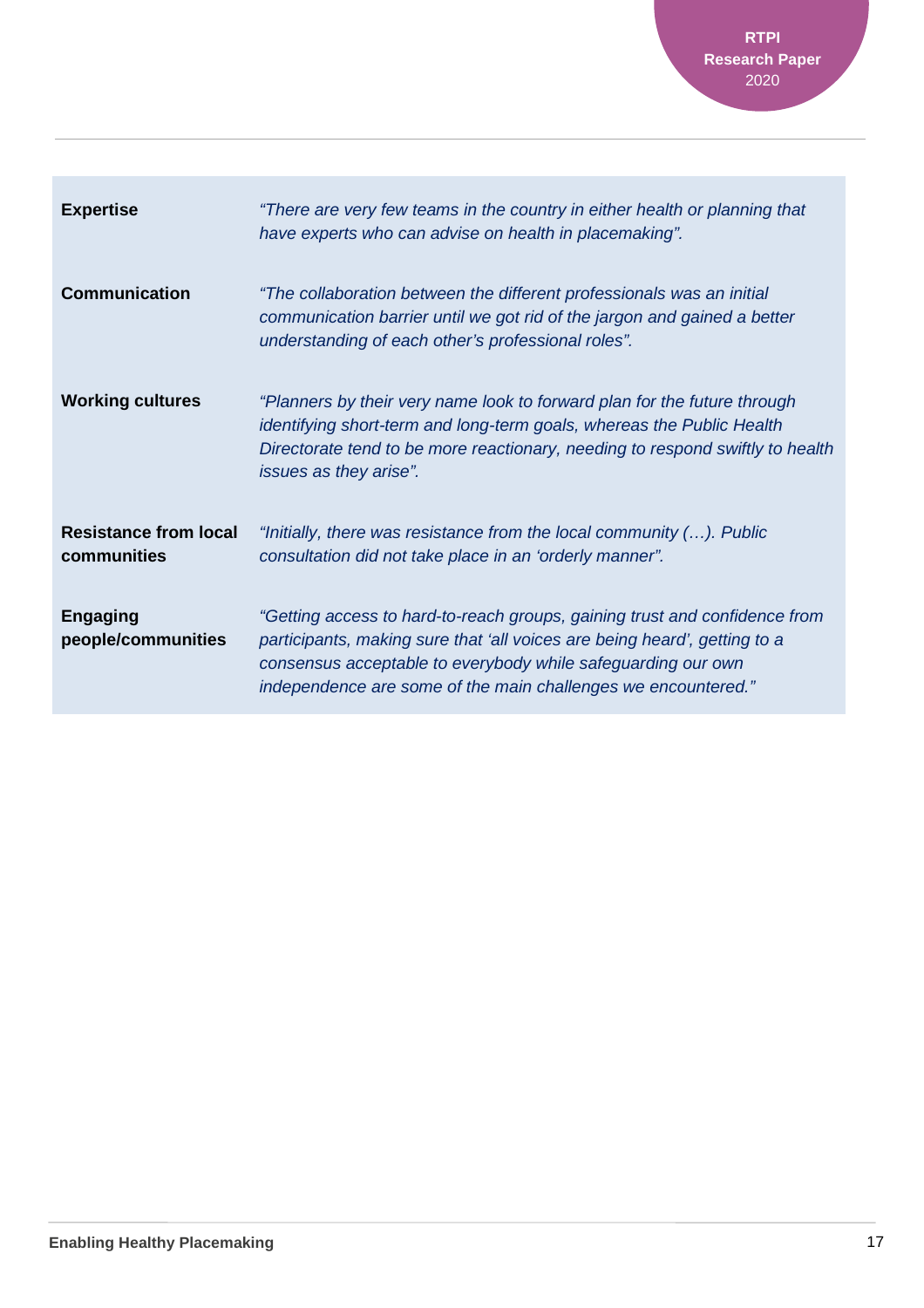### **III. What kind of skills were needed to overcome barriers/obstacles or oppositions?**

The most important skill deemed essential by our participants to overcome barriers and obstacles to the implementation of healthy placemaking principles was (by far) the ability of planners to collaborate with other professionals (especially public health professionals but also developers).

Participants also cited 'leadership', 'communication' and the ability to 'develop personal knowledge and new skills' as important factors to overcome challenges.

Likewise, a number of respondents mentioned that 'transparent decisions' and 'innovative strategies' were integral to the successful delivery of their projects.

Soft skills (i.e. collaboration, leadership, ability to communicate clearly and convincingly) were also considered vital in translating principles of healthy placemaking into practice, provided the projects themselves were underpinned by adequate resourcing and aligned with broader policy objectives and priorities.

### **Table 5 –**

| <b>Skills</b>        | <b>Examples</b>                                                                                                                                                                                                                                                                                           |
|----------------------|-----------------------------------------------------------------------------------------------------------------------------------------------------------------------------------------------------------------------------------------------------------------------------------------------------------|
| <b>Collaboration</b> | "Effective collaboration was key with a variety of different partners.<br>The task and finish groups were particularly helpful to broaden the<br>understanding of what was important in linking planning and health and<br>wellbeing together and learning from other developments around the<br>County." |
|                      | "We worked and collaborated with transport planners, health<br>professionals and developers (from the commercial world)."                                                                                                                                                                                 |
| Leadership           | "To implement our vision good leadership and project management skills<br>were essential to overcome problems such as reluctance to change<br>existing ways of working, to differing working cultures, languages and<br>priorities".                                                                      |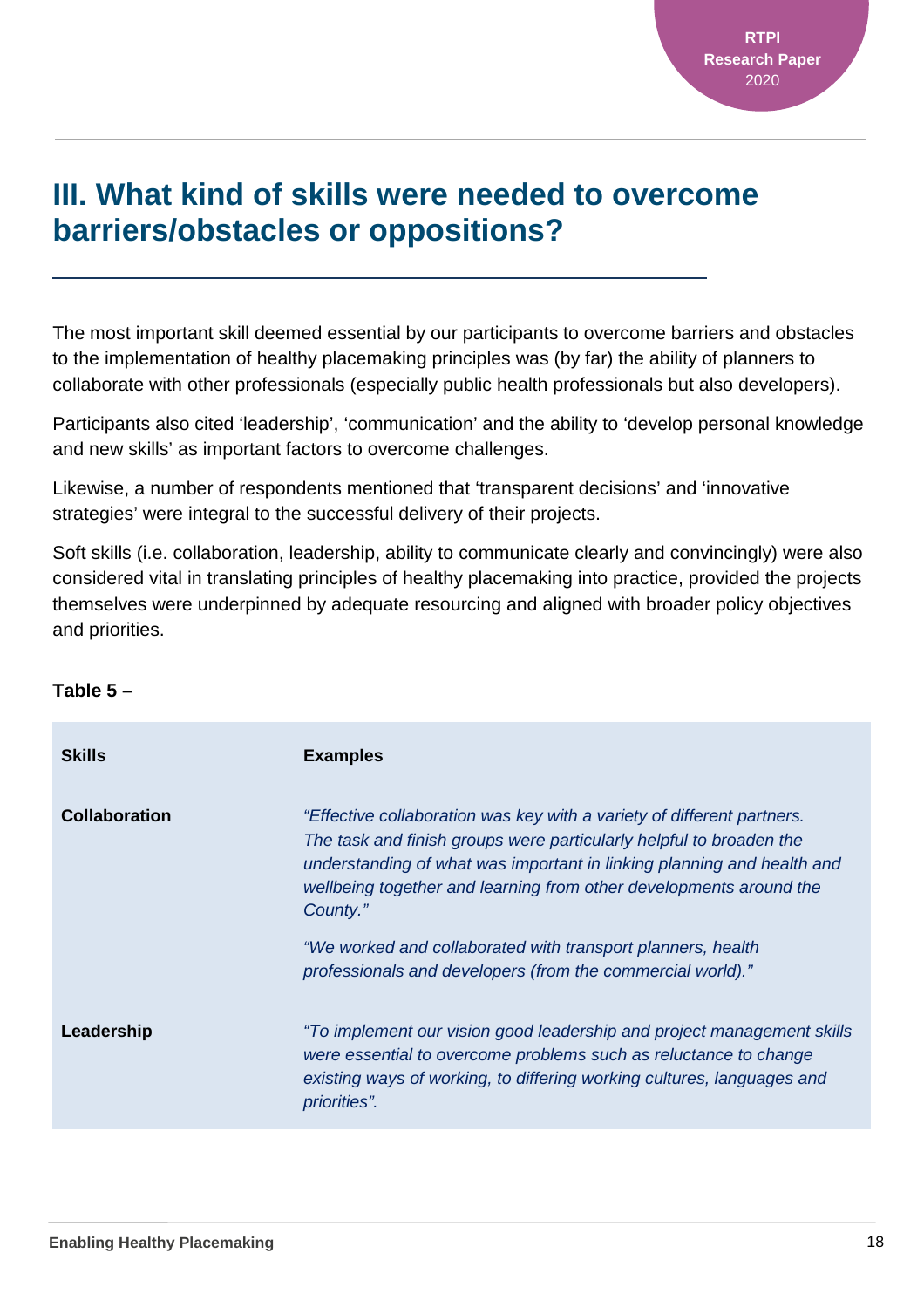**RTPI Research Paper** 2020

| <b>Communication</b>                                   | "I think the main thing was around using plain English and getting rid of<br>professional jargon".<br>"We produced a document that could easily be read by health<br>professionals as well as planning professionals including transport |
|--------------------------------------------------------|------------------------------------------------------------------------------------------------------------------------------------------------------------------------------------------------------------------------------------------|
|                                                        | planners".                                                                                                                                                                                                                               |
| <b>Developing personal</b><br>knowledge/<br>new skills | "Having this skill set was of vital importance especially when having to<br>look at social policy in the non-health sectors such as design, green<br>space and transport as examples".                                                   |
| <b>Transparency and</b><br>accountability              | "A strong sense of transparency and accountability – whereby all the<br>solutions are explained and can be traced back to the engagement<br>exercise – was critical to the success of our project".                                      |
| Innovation/negotiation                                 | "Collaboration was a key factor [to success] as well as negotiation and<br><i>innovation".</i>                                                                                                                                           |

п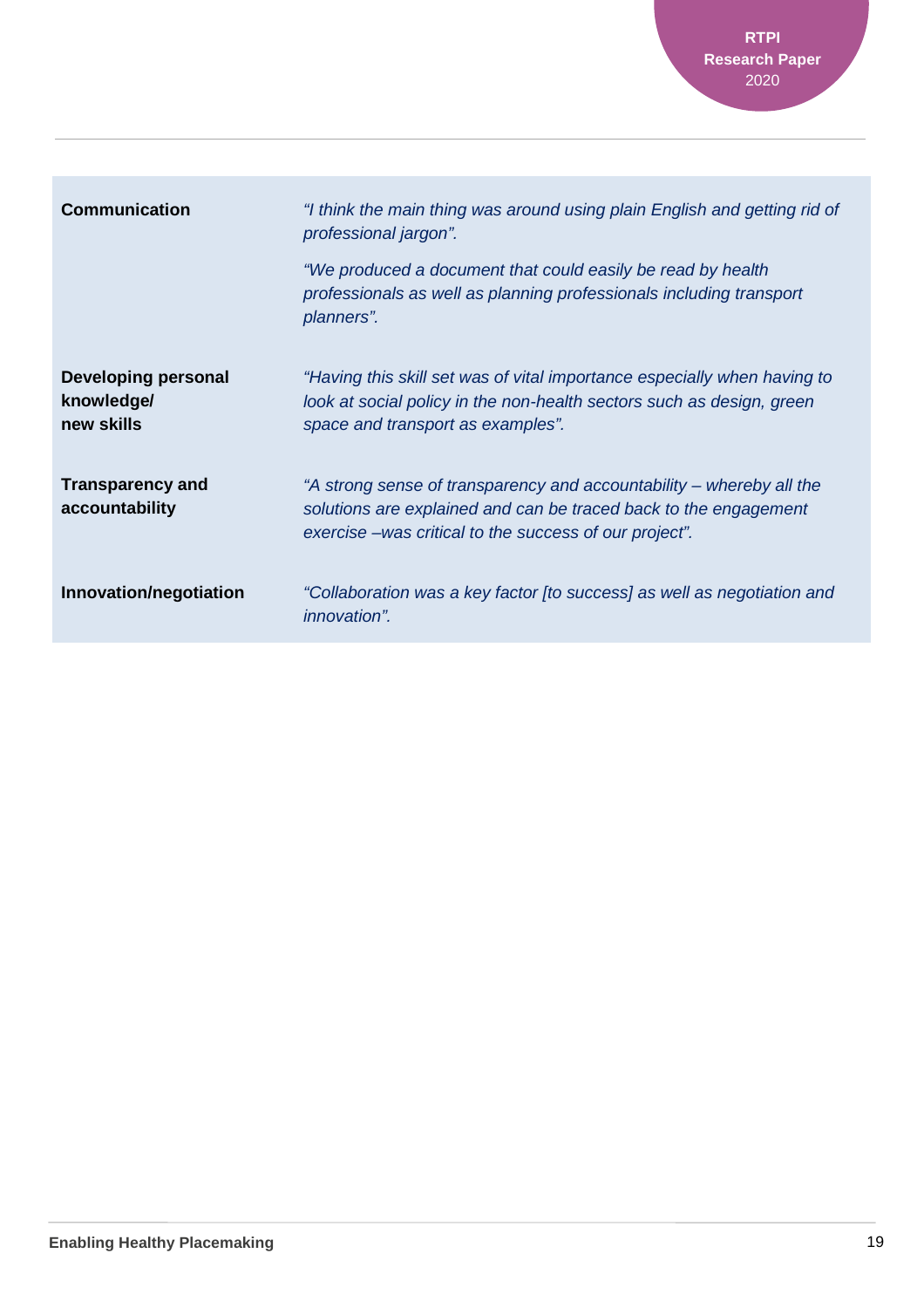### **IV. Which stakeholders were critical to making your project a success?**

Engaging with a variety of stakeholders — ranging from public health 'leads' to community leaders and end users — was deemed critical to successful project delivery.

In addition, engaging with communities and developers early on in the process was considered a key component of a successful strategy.

Timing (viz. early engagement of key stakeholders) and the regularity of engagement exercises were also viewed as crucial factors towards the effective translation of healthy placemaking principles into practice.

### **Table 6 –**

| <b>Stakeholders</b> | <b>Examples</b>                                                                                                                                                                                                                                                                                                                                                                                         |
|---------------------|---------------------------------------------------------------------------------------------------------------------------------------------------------------------------------------------------------------------------------------------------------------------------------------------------------------------------------------------------------------------------------------------------------|
|                     | "Three groups of stakeholders were particularly critical to the success of our<br>projects (1) elected representatives (2) community leaders and (3)<br>communities themselves".                                                                                                                                                                                                                        |
| <b>Mixed groups</b> | "Although led by the City Council [our initiative] has involved a number of<br>stakeholders from other local authorities planning professionals, public health<br>practitioners and [the] County Council's Public Health Lead for healthy places<br>and people".                                                                                                                                        |
|                     | "We hope we are continually promoting best practices and also have been<br>able to keep all our stakeholders from across all sectors involved in our<br>project. As our work programme has grown so has our network (), including<br>third sector and communities".                                                                                                                                     |
|                     | "We considered the needs of all users and functions throughout, undertaking<br>consultation with sport and recreation clubs and neighbouring authorities, as<br>well as the key stakeholders (the Canal and River Trust, Environment Agency<br>and Port of London Authority). A key objective was to provide healthy, free<br>commuting solutions, thereby inclusively planning for the disadvantaged." |
|                     |                                                                                                                                                                                                                                                                                                                                                                                                         |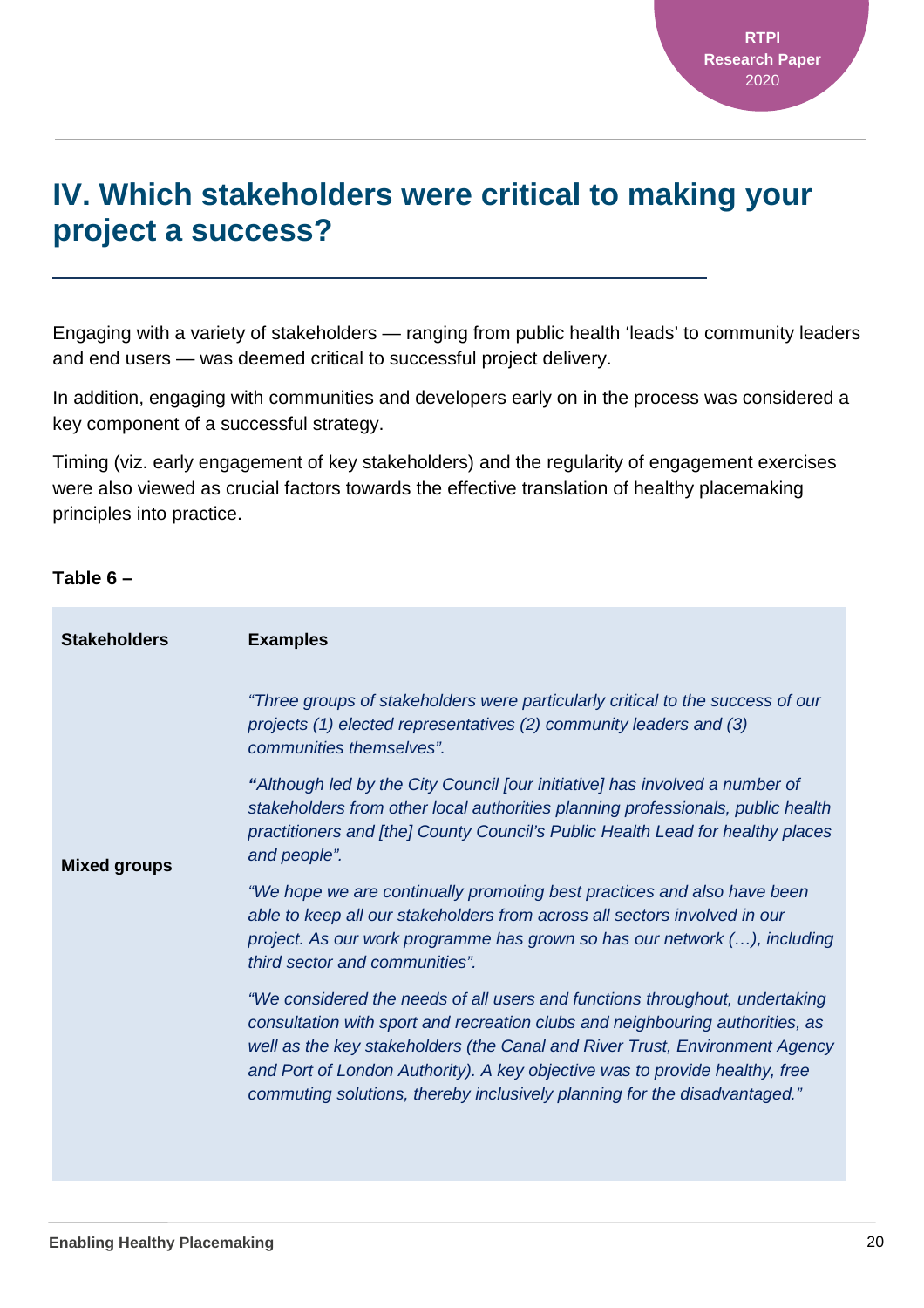**RTPI Research Paper** 2020

| <b>Developers</b>                      | "Informal consultation was undertaken with strategic developers to evaluate<br>the response to the process. Having a developer insight has proven to be<br>fundamental especially when it came to the acceptability of assessments". |
|----------------------------------------|--------------------------------------------------------------------------------------------------------------------------------------------------------------------------------------------------------------------------------------|
| <b>Communities and</b><br>local people | "The development and subsequent delivery of [our project] has gone way<br>beyond our initial public, private and third sector. Communities and local<br>people have really bought it".                                               |
| <b>Public Health</b><br>professionals  | "Good working relationships with Public Health and our district colleagues<br>was key".                                                                                                                                              |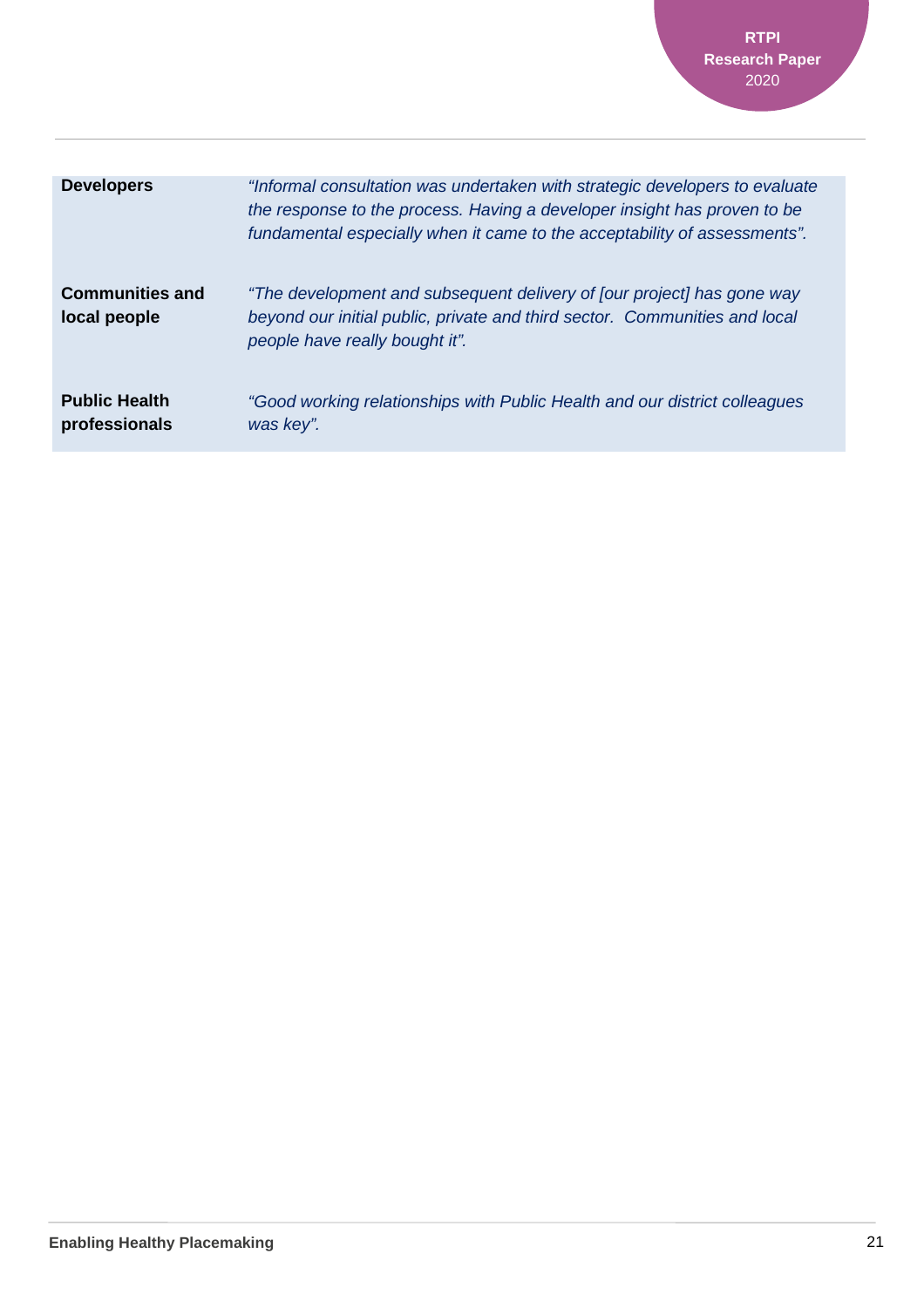### **V. Other key drivers of success**

Other key drivers of success mentioned by participants included adequate funding, political interest (in the project/initiative) and alignment with other policy objectives and priorities. Some respondents also emphasised the need to make decisions with a view to achieving long-term objectives and the necessity to deliver projects that maximise public benefits.

Some of these key drivers have been explored in recent studies led by the RTPI (see for instance Resourcing Public Planning 201[9](#page-21-0)<sup>9</sup> and Investing in Delivery II 2018<sup>[10](#page-21-1)</sup>).

The below Quotes draw on specific examples from our selected Case Studies (presented in the next section) and are taken from wider responses to our call for evidence (which will be made available in our Health Evidence Repository). These quotes demonstrate that…

#### **Funding**

*"The Scottish Government and NHS Health Scotland (equivalent of Public Health England) provided a small fund for the development of the tool, which allowed myself and others to go on secondment to NHS Health Scotland. The Scottish Government and NHS Health Scotland paid for people's time away from the office to develop the place standard tool but this was not on a full time basis – it was all done whilst we all did our other job roles as well".*

#### **Political Interest**

*"There was a good deal of political interest in the work, including meetings with some Ward Councillors. Supporting the health and wellbeing of the more disadvantaged communities is a key priority for some politicians. There were also references to the 'long memories' of the damage caused in the 1980s by poor, less regulated development. For example, much of the river frontage was effectively privatised and parks were overshadowed by tall buildings. The unique character and quantity of the boroughs waterways, and the potential they offer, really resonated with many stakeholders."*

<span id="page-21-1"></span><span id="page-21-0"></span><sup>9</sup> Resourcing Public Planning (2019). Available at: <https://www.rtpi.org.uk/policy/2019/november/resourcing-public-planning/> <sup>10</sup> Investing in Delivery II (2018). Available at: <https://www.rtpi.org.uk/investingindelivery>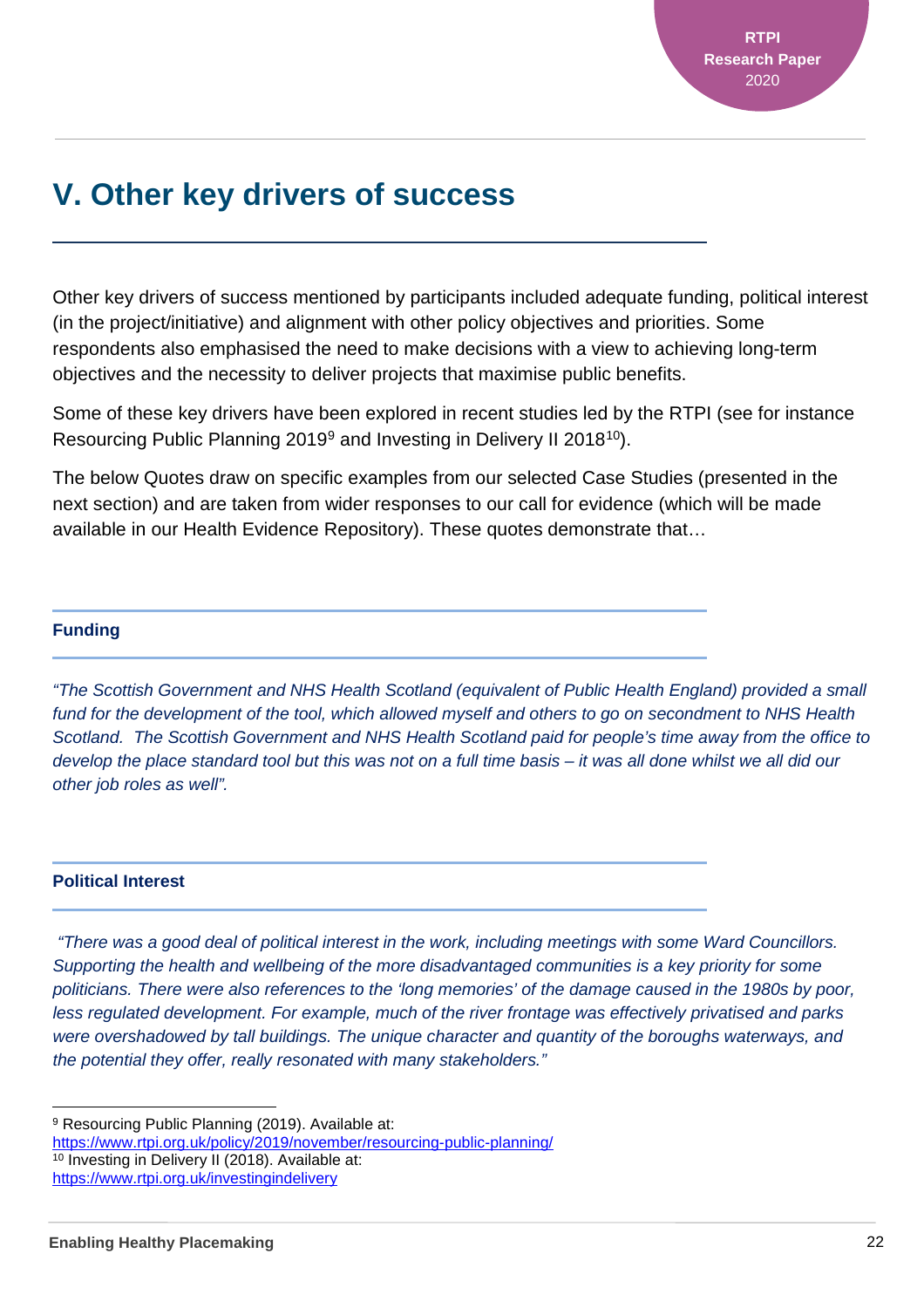#### **Alignment with other policy objectives and priorities**

*"The Livewell Development Accreditation Scheme can contribute to achieving a broad number of national and Essex Health and Wellbeing objectives and priorities. These align with the Chelmsford's corporate objectives, the Joint Essex Health and Wellbeing Strategy and the National Planning Policy Framework on ensuring developments are safe, inclusive, and accessible and promote health and wellbeing. This will also help developers demonstrate their contribution to high-quality growth and delivering the EPOA's Essex Quality Charter".*

#### **Delivery of public benefits**

*"We identified the potential to deliver public benefits through overlaying mapped datasets, including surface water flooding, critical drainage, schools, stations and community facilities, access to open space and access to nature. We then validated this desk work through site visits to all open spaces, all Green Grid routes, and the Borough's 19 water spaces. Finally, we reviewed the Green Grid and water space opportunities against the public benefits they have the potential to deliver, allowing the Council to prioritise opportunities as development comes forward."*

#### **Long-Termism**

*"The challenge is promoting success to encourage further success in an area where some developers have not altered their practice and continue to masterplan around the car. The real outcome might be generational and there is a need to measure impact over a period of time".* 

### **Networking**

*"Map out the network across sectors and who has common goals and work with partners in a collaborative way. Continue to evolve and develop the message to existing partners and future partners. Promote the message with key stakeholders in the same field, related fields and the future professionals likely to influence change".*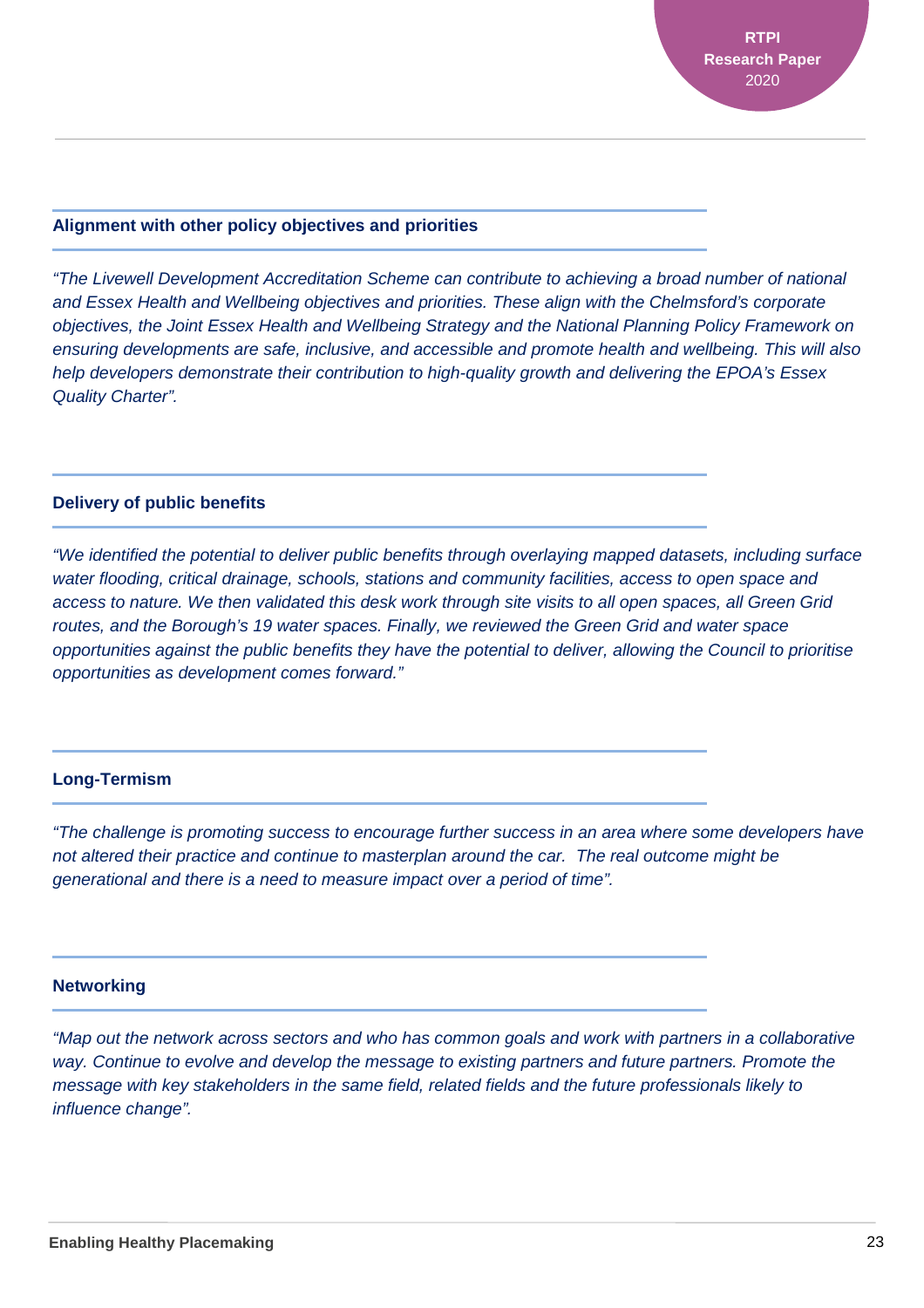## <span id="page-23-0"></span>**6. Case Studies**

The case studies presented here focus either on processes (i.e. the development of a 'tool' or an 'award') or on specific applications (i.e. neighbourhood regeneration) of healthy placemaking principles. Examples are drawn from projects and initiatives developed at national and local levels within and outside the UK. These projects were initiated by planning professionals working:

- 1. In the public sector (e.g. the Livewell Development Accreditation scheme developed by Chelmsford City Council in partnership with Essex County Council)
- 2. In the private sector (e.g. the rejuvenation of the train station district in Grasse, France by the urban psychology practice 'Hurba')
- 3. Collaboratively in both public and private sectors (e.g. LUC's Connecting Communities for a Healthier Tower Hamlets project).

The specific focus of the projects vary greatly, including:

- a framework taking a holistic approach to physical and mental health (the Place Standard Tool);
- an accreditation scheme recognising the positive contribution of developers in improving health and well-being (the Livewell Development Accreditation);
- the development of a green and blue network enhancing walking and recreational activities (Connecting communities for a Healthier Tower Hamlets);
- a holistic approach to embed health in local plan development (Planning for Health in South Worcestershire); and
- the rejuvenation of a relatively rundown district using participatory practices based on business psychology principles (the rejuvenation of the train station district in Grasse).

Despite important variations in the scale and focus of these projects – shared characteristics emerged during our interviews and data analysis, suggesting that successful implementation of healthy placemaking principles (at all levels) might be helped or motivated by:

- Collaboration
- Stakeholder engagement
- Innovation
- Clear processes
- Adequate funding/resourcing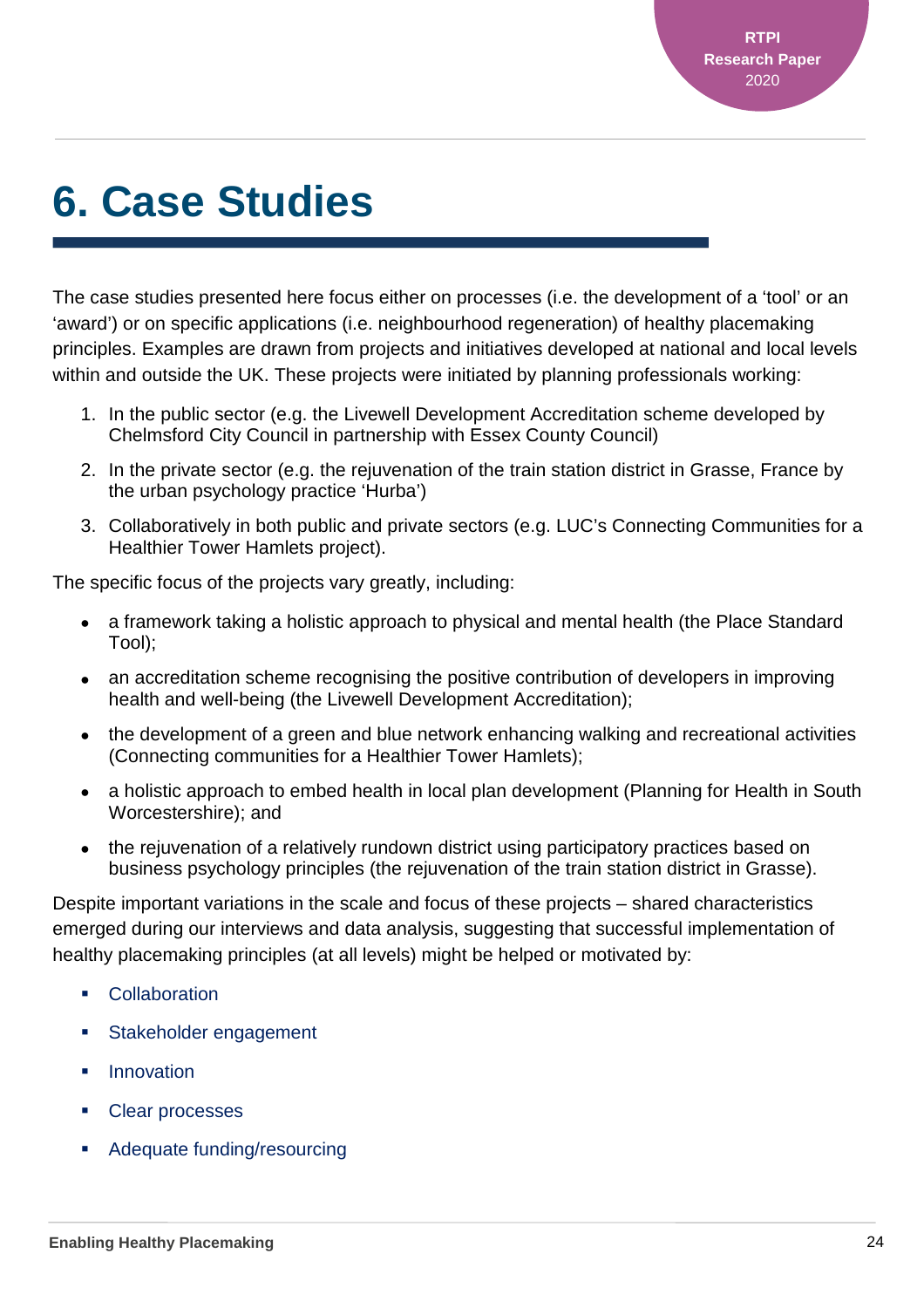**RTPI Research Paper** 2020

### **Case Study I: The Place Standard Tool**

<https://www.placestandard.scot/>



### **1. Description**

The purpose of the place standard tool is to support the delivery of high quality places in Scotland and to maximise the potential of the physical and social environment in supporting health, wellbeing and a high quality of life<sup>11</sup>.

#### **2. Is the project replicable in different places or unique to this situation?**

The place standard tool is extremely transferrable and has already been translated into Dutch (De Leefplekmeter). Around 13 European countries are now using it including Norway, Denmark, Sweden, Lithuania and Turkey.

#### **3. What top tips would you give to other practitioners looking to replicate your experience/good practice?**

People tend to shy away from collaborative working but it really tests you as a professional, makes you think in a more strategic way and also gives you an insight into how worthwhile a few difficulties and disagreements can create.

#### **4. What would you do differently if you were doing it again?** I would have included more practitioners from creative backgrounds, as well as local people when developing the original tool. Also I would have included way more children and young people in our discussion.

<span id="page-24-0"></span><sup>11</sup> For a broader set of principles encouraging collaboration and community involvement and seeking to improve the impact of combined energy, resources and investment in Scotland see the Place Principle: <https://www.gov.scot/publications/place-principle-introduction/>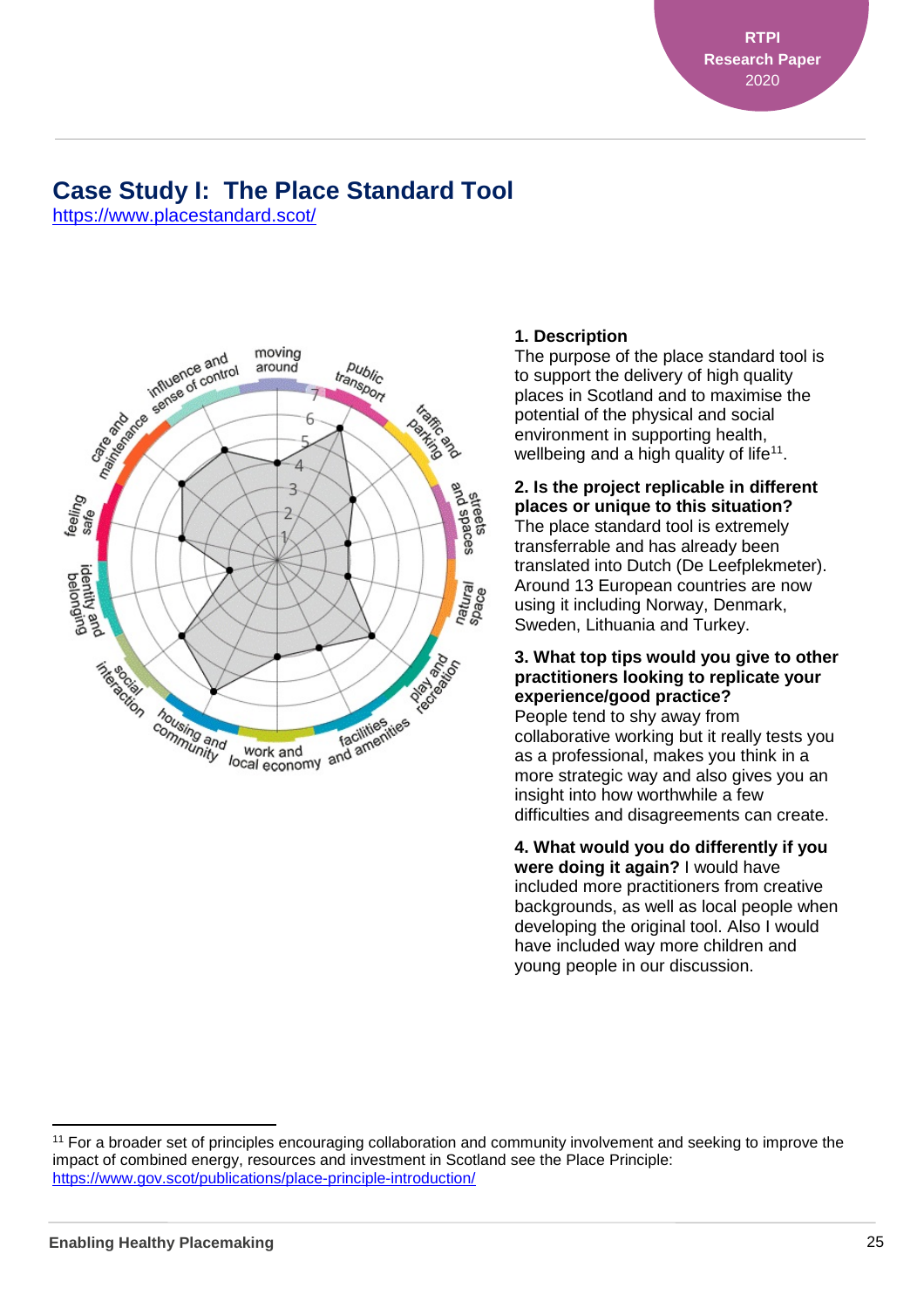### **Case Study II: The Livewell Development Accreditation**

<https://www.essexdesignguide.co.uk/supplementary-guidance/livewell-development-accreditation/>



### **1. Description**

This is an accreditation scheme recognising the positive contribution that developers are playing in improving health and wellbeing through their developments.

### **2. Is the project replicable in different places or unique to this situation?**

The scheme could be replicable for new developments elsewhere as it aims to raise health and wellbeing as a priority in new developments focusing the designing of health and wellbeing in the environment early on in the planning process.

### **3. What top tips would you give to other practitioners looking to replicate your experience/good practice?**

- Focus on early engagement with case officers, members, health and wellbeing board and county council for Public Health, but also between planning and health practitioners. - Ensure resources are in place for HIA assessments

### **4. What would you do differently if you were doing it again?**

Engage further with the developer community and invite the NHS to be part of the group so that a specific section on NHS services would also be of benefit.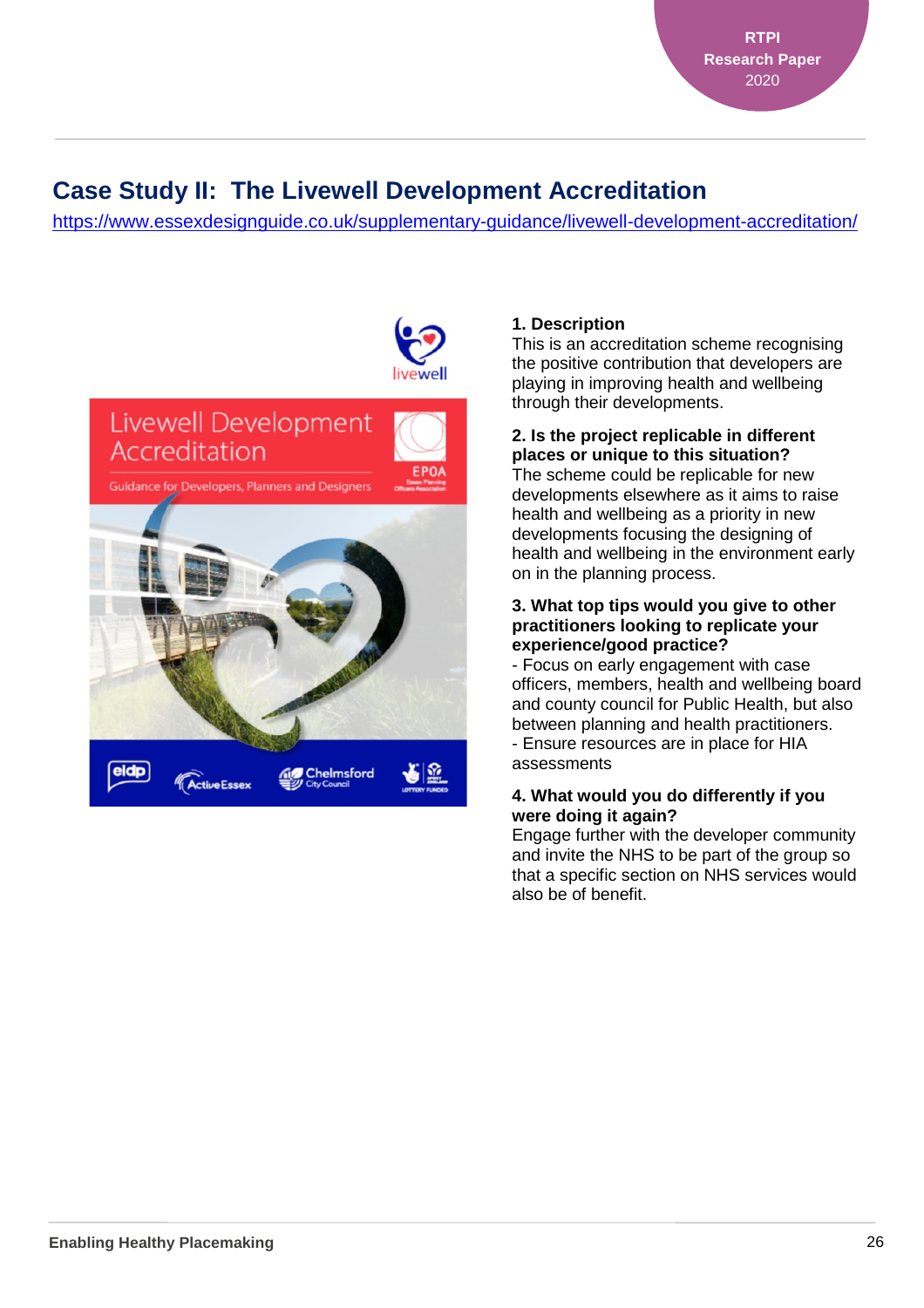### **Case Study III: Connecting communities for a Healthier Tower**

**Hamlets** <https://landuse.co.uk/rtpi-awards/>

**1. Description**

This project set out to develop an innovative water space strategy to highlight the importance of spaces for water-based transport and recreation, as well as the significant environmental and health benefits they provide.

**2. Is the project replicable in different places or unique to this situation?** The project is highly replicable. The challenge of making cities for 'permeable' on foot and by bike is widespread and the solutions are quite similar.



### **3. What top tips would you give to other practitioners looking to replicate your experience/good practice?**

Be ambitious while also securing some 'easy wins'.

### **4. What would you do differently if you were doing it again?**

If we were to carry out this work again, we would seek further involvement of public health professionals.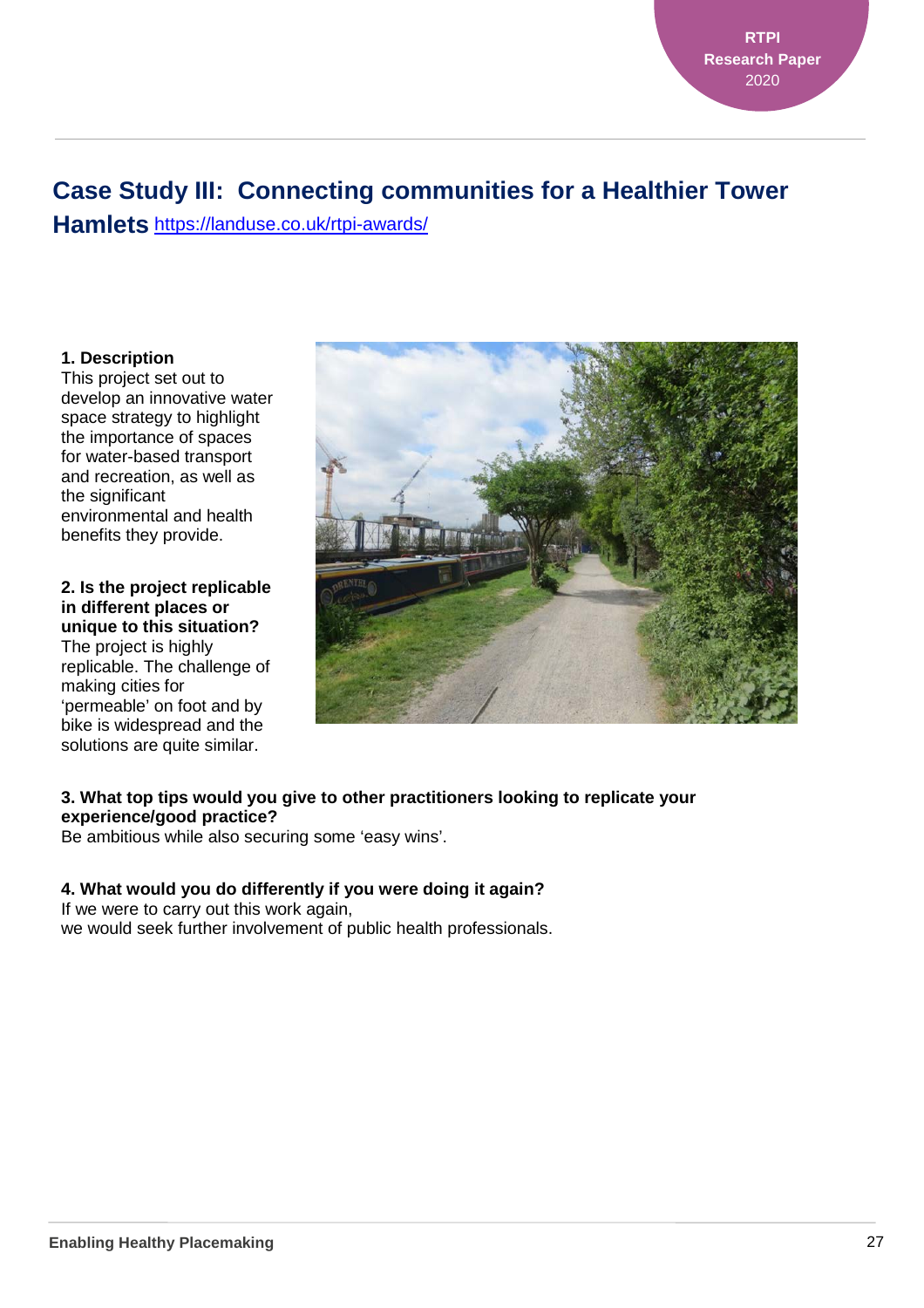### **Case Study IV: 'Planning for Health in South Worcestershire'**

[https://www.swdevelopmentplan.org/?page\\_id=13484](https://www.swdevelopmentplan.org/?page_id=13484)

### **1. Description**

Worcestershire County Council (WCC) and the three South Worcestershire Councils have developed a holistic approach to addressing health inequalities. The project included but was not limited to a 'Planning for Health' research paper and workshops; a 'Planning for Health in South Worcestershire' SPD; secondment of a planning professional within the Public Health Directorate; implementation of Health Impact Assessments; and the integrated consideration of health in planning applications.

#### **2. Is the project replicable in different places or unique to this situation?**

The research paper and workshops were innovative approaches to addressing health issues, bringing them to the attention of District Council planners and other stakeholders through engagement and through exploring new ways of working. The creative and innovative partnership that was formed could easily be replicated by other authorities.



#### **3. What top tips would you give to other practitioners looking to replicate your experience/good practice?**

Think big and keep going. Look for alternative ways of doing things that you recognise are important issues that need addressing. So at the County Council we couldn't produce an SPD but we were able to bring to the attention of others the importance of addressing health through planning and build relationships and pull together the key people from the districts and Public health and lead on the production of a Health SPD. Relationship building is of great importance. That is between The Public Health team and District and County Colleagues and others who will have an impact on health and wellbeing.

#### **4. What would you do differently if you were doing it again?**

Get the northern districts more involved.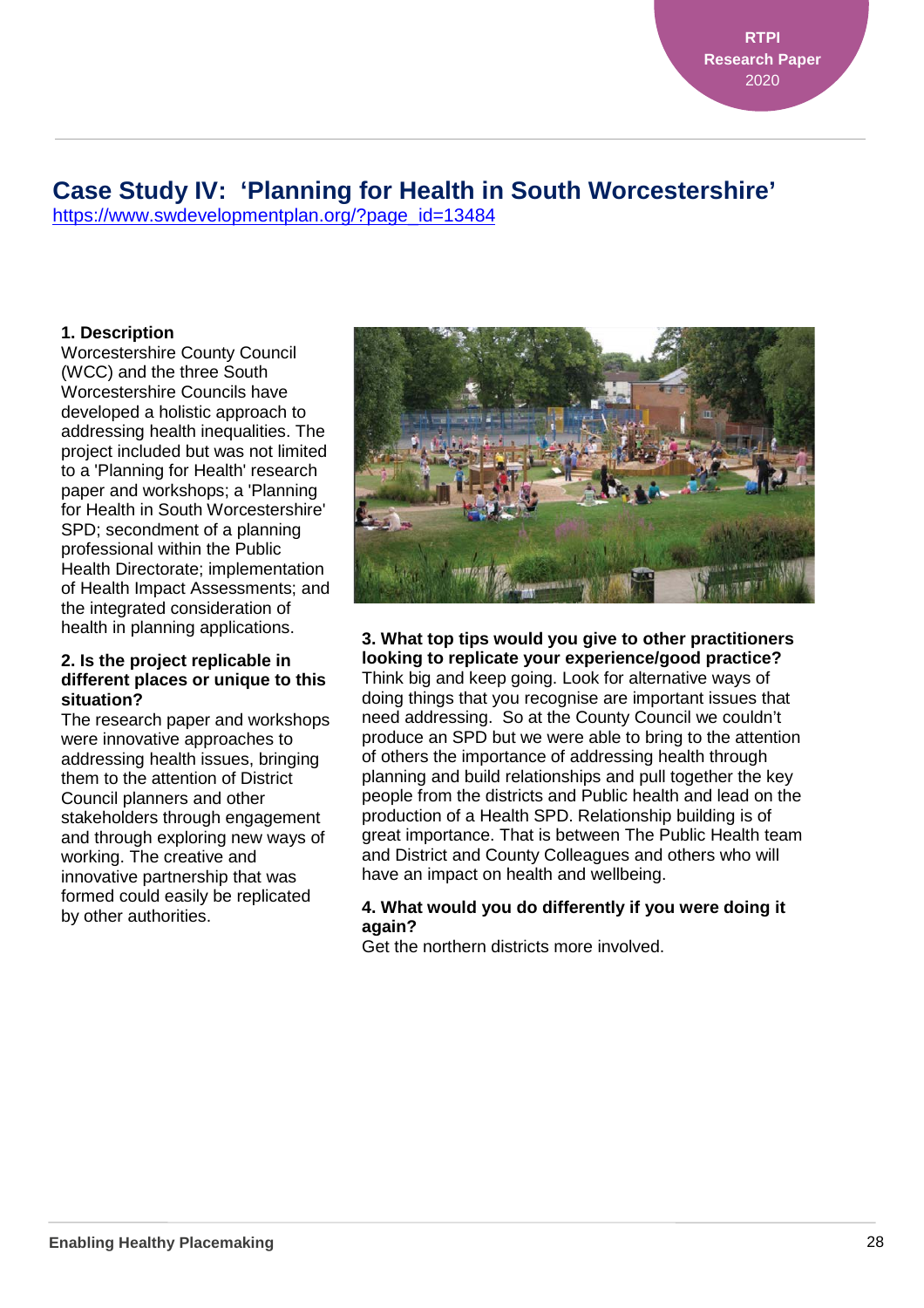## **Case Study V: Rejuvenation of the train station district in Grasse**

**(France)** <https://hurba.fr/en/references/>

### **1. Description**

This project set out to engage people in the re-development of a relatively rundown urban area (by comparison with the rest of the city) situated by the train station in Grasse (south of France). The aim was to reconnect the district area to the rest of the town centre, and to (re)foster a sense of pride and belonging among the inhabitants in the neighbourhood.

#### **2. Is the project replicable in different places or unique to this situation?**

Yes, methods and techniques used here – viz. the application of psychology principles initially designed for businesses to urban environment design – are highly transferable. These include one-toone interviews (rather than the use of techniques exclusively involving large groups of participants); followup sessions and final briefings tracing decisions back to engagement exercises.



#### **3. What top tips would you give to other practitioners looking to replicate your experience/good practice?**  Listen, empathise, and get to the bottom of your interviewees' experiences. Safeguard transparency and accountability throughout the engagement process

#### **4. What would you do differently if you were doing it again?**

Try to get better access to 'hard to reach' groups.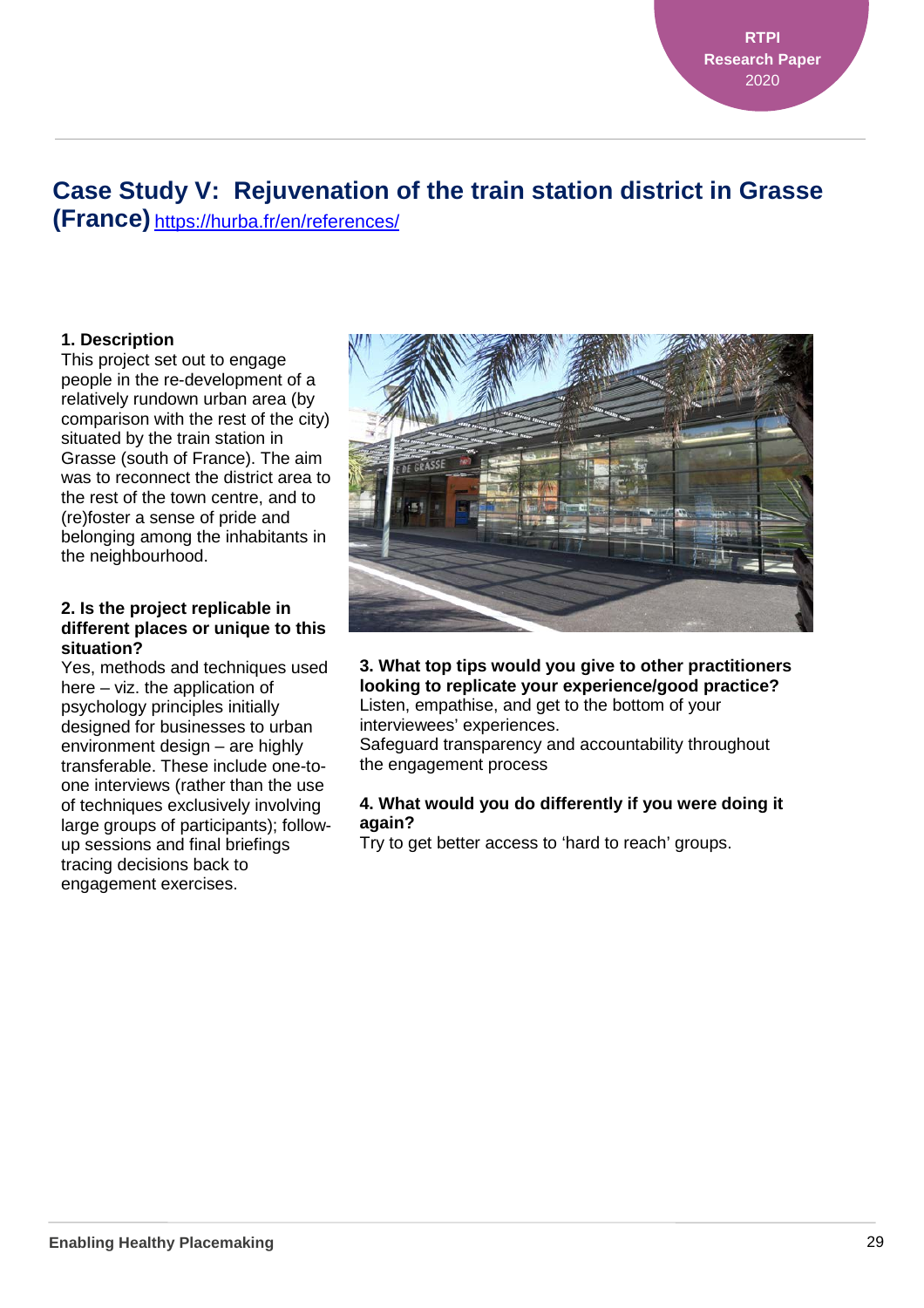## <span id="page-29-0"></span>**7. So what?**

### **7 steps to plan for healthier environments**

### **1. Moving the Debate Forward**

There is now a large body of evidence showing that planning has a critical role to play in delivering healthy places – using preventative rather than curative measures. The implementation of healthy placemaking principles is one (and arguably the most critical) preventative measure, and will become even more critical in a post Covid-19 context. Turning evidence into policy and policy into action will require re-focusing efforts to effectively apply the evidence already gathered (rather than to design new frameworks) around 'good' principles of healthy placemaking.

If the delivery of healthy places remains a 'contested concept', reaching agreement on adequate objectives that can be turned into statutory policies should be sufficient to drive future studies.

Figure 2 below provides an initial approach based on the factors that are essential to translate healthy placemaking principles into practice.



### **Figure 2 – Translating principles of healthy placemaking into practice**

*Focusing on effective implementation rather than on normative principles has now become critical to address placebased health challenges and to reduce inequalities.*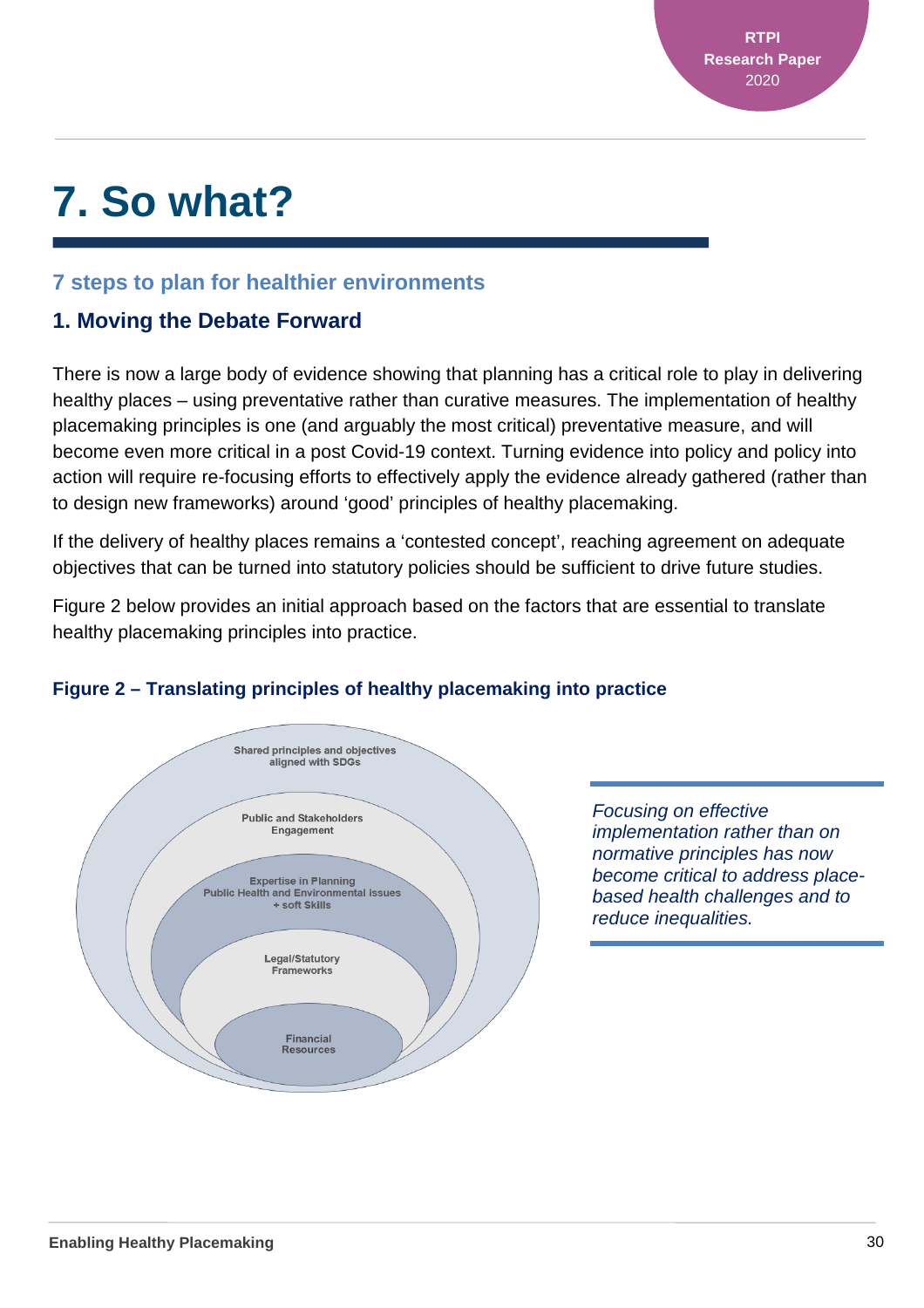### **2. Making Collaboration Work**

Our findings very much resonate with recent conclusions from the WHO stating that "to promote better health, there is a need to break down topic silos and, specifically to promote cooperation between public health, planning and environmental sectors<sup>12</sup>". The majority of planners who took part in our study emphasised the need to encourage greater levels of cooperation between public health, social care and planning professionals.

Although building effective relationships across different sectors is often encouraged, collaboration remains the exception rather than the norm. Successful initiatives have been driven by the use of evaluation techniques (viz. HIAs) which strengthen inter-departmental collaboration. However, when HIAs are not an option, efforts to translate healthy placemaking principles into practice have relied heavily on shared interests and a willingness to take part in innovative forms of partnerships aligned with policy frameworks prioritising health outcomes.

*Innovative partnerships, communication and adequate resourcing underpin successful projects and models of cooperation between planners and public health professionals.* 

### **3. Formalising health principles in planning decisions**

An analysis of the responses to our call for evidence, including the interviews undertaken, strengthens the argument for the use of HIAs to assess the potential health effects of proposed projects and policies. By incorporating health needs and impact into the conceptualisation, design and planning phases of projects, policy makers, planners and built environment professionals are able to influence the development of sustainable and resilient communities.

This, again, echoes recent WHO recommendations stating that 'it is important to perform health impact assessments at the planning stage to allow for the adaptation of the project at the early concept and design stages if necessary' (Prüss-Üstün et al. 2016).

However – as often pointed out in our study – there is no formal statutory process for assessing planning projects' impact on health, unless local policy supports the use of HIAs. Formalising the use of HIAs (via legal requirements or policy frameworks) would constitute an important step

<span id="page-30-0"></span><sup>12</sup> Prüss-Üstün, A., Wolf, J., Corvalán, C., Bos, R. and Neira, M., 2016. *Preventing disease through healthy environments: a global assessment of the burden of disease from environmental risks*. World Health Organization.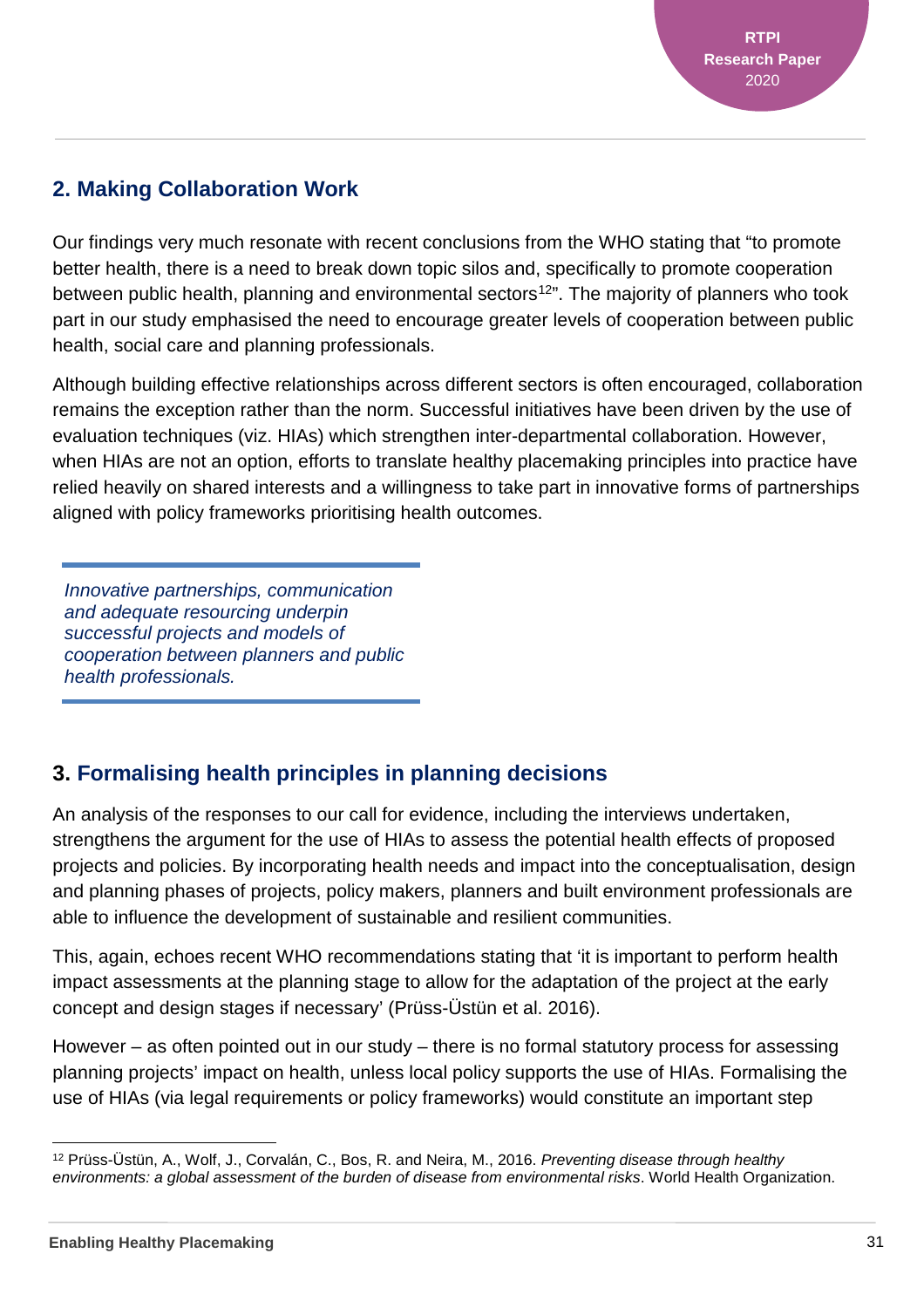**RTPI Research Paper** 2020

towards the implementation of healthy placemaking outcomes in planning decisions.

### **4. Equipping planners with the right skills**

Our results suggest that to tackle challenges associated with the implementation of health based principles in placemaking, planners must believe in the importance of collaboration, co-production and negotiation with diverse public and private sector actors and social groups.

Endowing planners with the right skills and giving them the opportunity to expend their knowledge and/or experience, were considered critical to help the implementation of health based approaches<sup>13</sup>.

### **5. Resourcing Planning adequately**

*Good planning is a key means of preventative spend, making sure investments are future-proofed and ensuring they have a positive impact.*  The results of our analysis suggest that successful projects are underpinned by a long-term 'vision', fruitful collaboration, communication and adequate funding. More than ever, investing in planning will be crucial in the coming years to ensure the delivery of healthy, sustainable places and resilient communities. To 'level up' Britain, investments will be needed (especially in a post-Covid-19 economic context) across regions but also across projects (e.g. housing, infrastructure development, high streets rejuvenation) to ensure that regional and national disparities are addressed and no places are 'left behind'[14](#page-31-1).

<span id="page-31-1"></span><span id="page-31-0"></span> <sup>13</sup> For further analysis on the Future of the Planning Profession please see Bicquelet and Taylor *[The future of the](https://www.henrystewartpublications.com/jurr/v13)  [profession: An analysis of the challenges facing the next generation of planners](https://www.henrystewartpublications.com/jurr/v13)* (2020). See also the RTPI *Understanding the Future Planner Pipeline* research programme. <sup>14</sup> See [Plan The World We Need: The contribution of Planning to a sustainable, resilient and inclusive recovery \(2020\)](https://www.rtpi.org.uk/research/2020/june/plan-the-world-we-need/)

*Leadership; Innovation; Collaboration and Negotiation are essential to overcome barriers and help implement healthy placemaking principles.*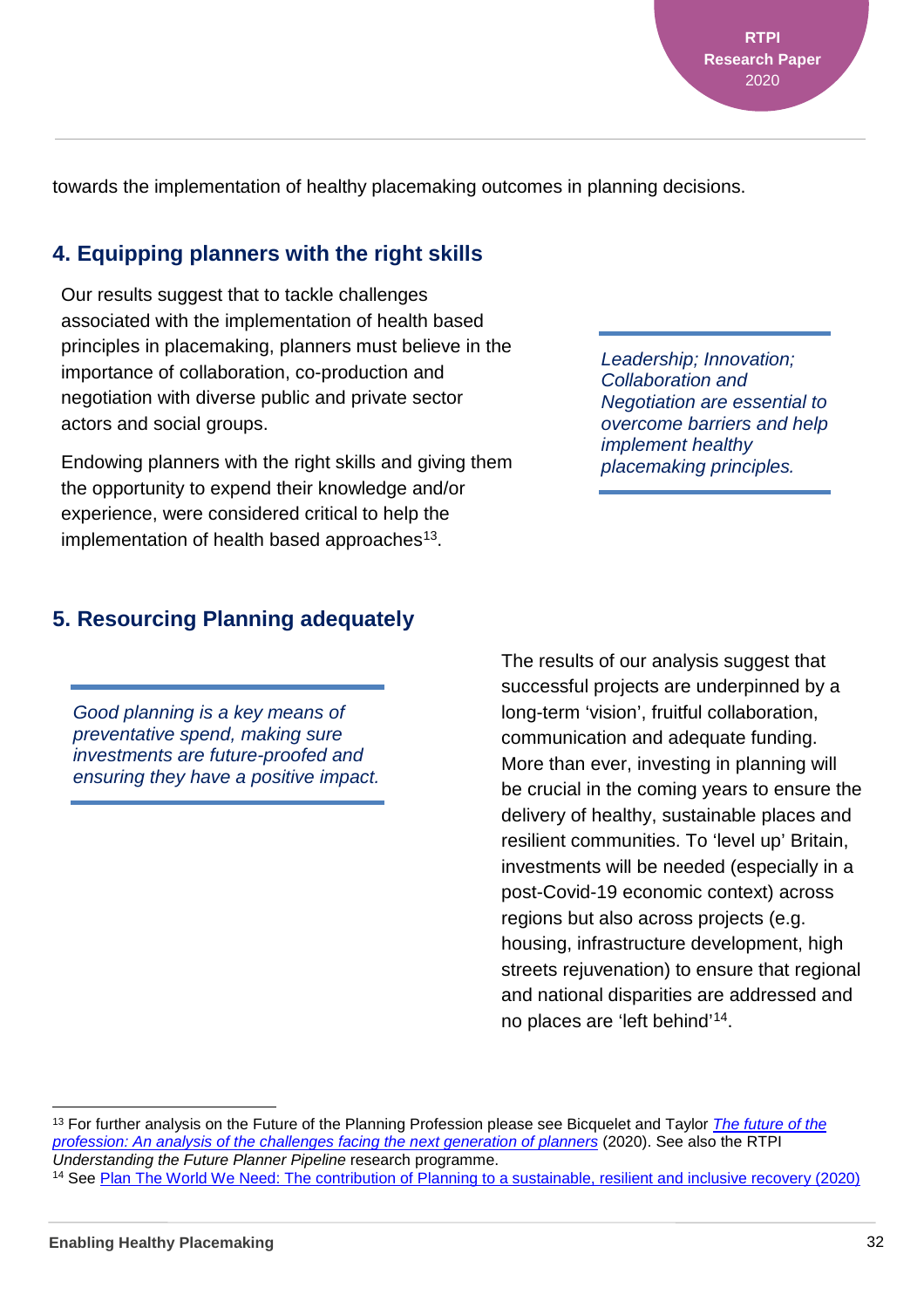**RTPI Research Paper** 2020

### **6. Engaging the public in planning**

Participants in our study all stressed the importance of engaging with communities, encouraging conversations around physical and natural environments, air pollution, and climate change, but also around the impacts of the places where we live and work on obesity, safety and mental health.

The rationale behind the support for engaging the public in planning is that ''people thrive in places that fulfil their needs and that they have had the ability to shape''. For many respondents, engaging communities in planning decisions is considered crucial to foster social capital, a sense of community/belonging, and individual well-being.

### **7. Shaping the future**

Participants in our study highlighted the need for planners to be 'visionaries' in order to address the convergence of challenges around public health, climate emergency, and economic recovery. Harnessing the benefits of digital tools and principles of 'green recovery' were cited as 'the best ways forward'.

How cities and regions in other countries have been addressing (and will keep addressing) health and climate-related challenges in the near future can provide useful information and benchmarks for progress towards the creation of healthier and more sustainable places in the UK.

Interviews with planners working abroad shed light on new models of healthy urban infrastructures (for instance, the concept of the 15-minute city) with the potential to reduce carbon emissions while promoting physical and mental well-being.

*"Urban planning projects cannot be successful if the communities for which they have been designed for have not been consulted via a precise methodology".*

### LE PARIS DU 1/4 HEURE



MICAEL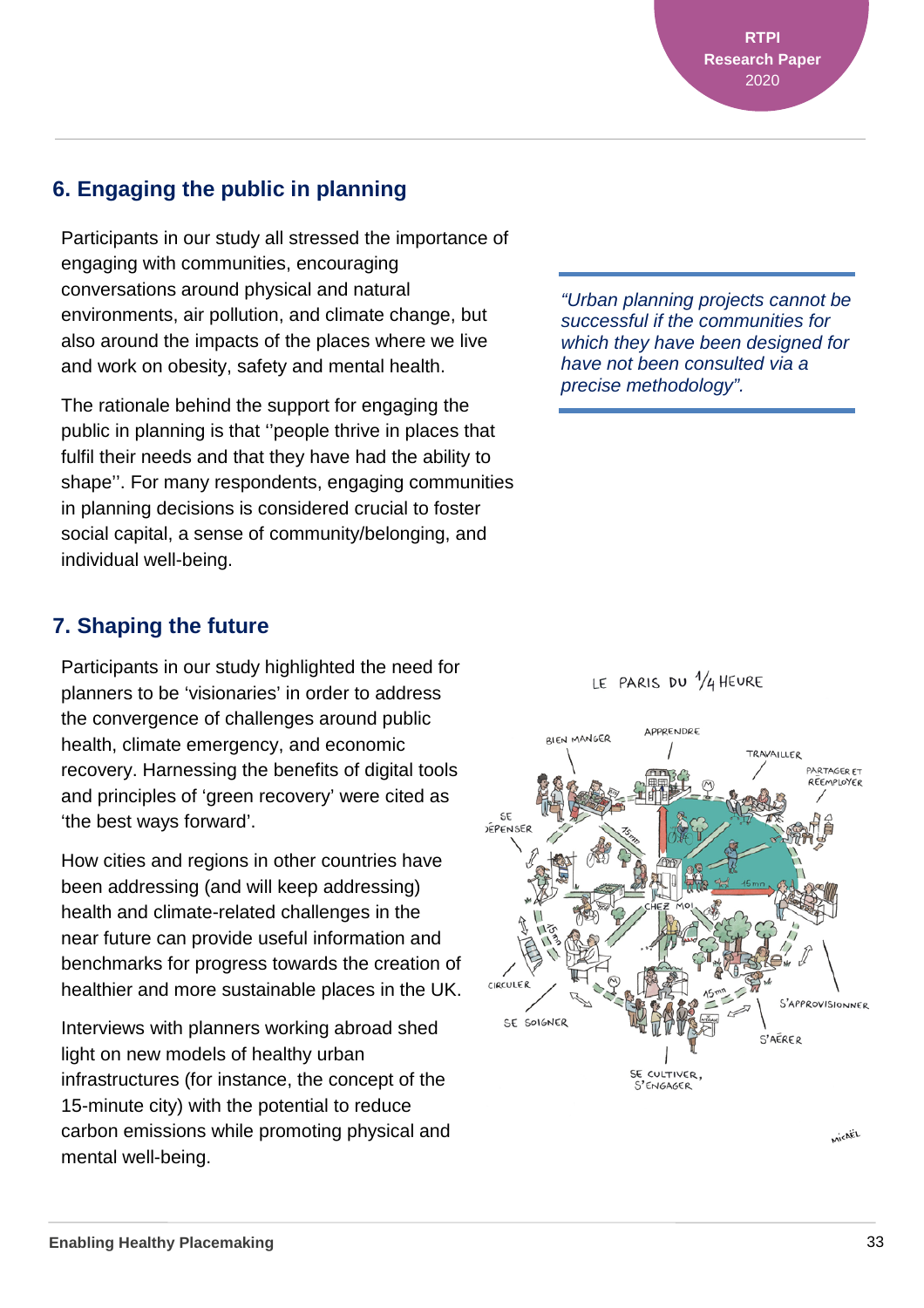## <span id="page-33-0"></span>**8. Conclusion**

### **Summary**

Recent studies have identified important barriers to the integration of healthy placemaking principles into project design and decision delivery faced by the planning profession. Using qualitative interviews and cases studies, our exploratory study gauges how planners have managed to overcome these barriers.

Our findings suggest that despite trying circumstances (e.g. lack of resources and capacity, lack of expertise and formal partnerships across teams) successful projects have been driven by planning professionals who initiated and developed collaborative, innovative and 'integrated' approaches to healthy placemaking.

Of course, our results are not representative of the entire planning profession in the UK (or abroad). However, they do provide an indication of the main strategies designed by planning professionals to facilitate the translation of healthy placemaking principles into practice. These strategies include:

- Effective collaboration and clear communication between planning and public health teams/professionals.
- Developing new skills and acquiring expertise in areas cutting across planning and health.
- Stakeholder engagement especially developers and local communities.
- Clear and transparent processes.

Other key factors of success include:

- Adequate funding
- **Health and well-being principles integrated into local policies (viz. local plans) and in** decision-making (via HIAs).
- Political interest in the project and a wide engagement with health and placemaking at the local policy level.
- Alignment with broader (viz. national) objectives and priorities.

Responses to our call for evidence, including interviews with research participants, strongly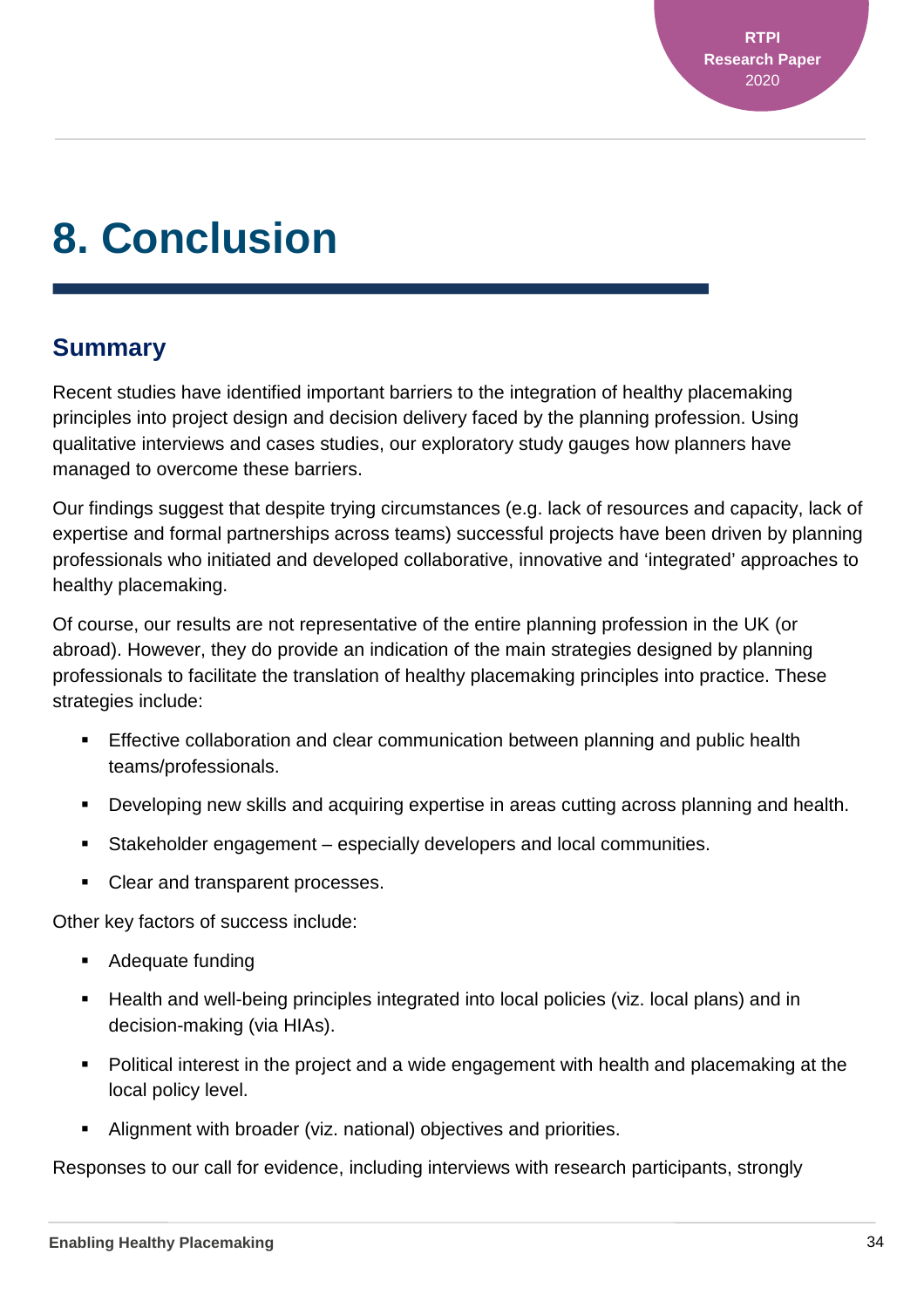suggest a real 'willingness' from planning professionals to integrate principles of healthy placemaking in their decisions. Notably, a very positive/pro-active attitude was evident in the responses received towards the creation of healthy, inclusive and sustainable places (despite important financial and policy challenges).

More often than not, efforts to collaborate with other teams and to acquire technical expertise on health-related topics in a short space of time were undertaken on an individual and voluntary basis; motivated by sincere commitments to plan for 'the public good'. Perceptions about the threat posed by climate change were often linked (in our interviews) to considerations about the necessity to plan for healthy environments.

Overall, evidence gathered for the purpose of our study reveals a great sense of responsibility and advocacy towards planning for healthier cities, as well as a strong appetite for improved national/local guidance and stronger policies enabling the delivery of healthy places.

### **Next Steps and Further Avenues for Research**

Going beyond qualitative interviews and case studies, opportunity exists for further research to systematically identify and quantify key factors of success that enable the creation of healthy places and, in doing so, single out potential gaps between policy aspirations and actual practices.

An important point raised by previous studies on similar topics, as well as by many of our participants, was the necessity to develop a repository of evidence where planning professionals can find out best practices from diverse projects.

As set out in the objectives of this research, the creation of a Health Evidence Repository and the publication of a set of practice notes describing key skills and delivery strategies necessary to implement healthy placemaking principles will soon follow the publication of this report.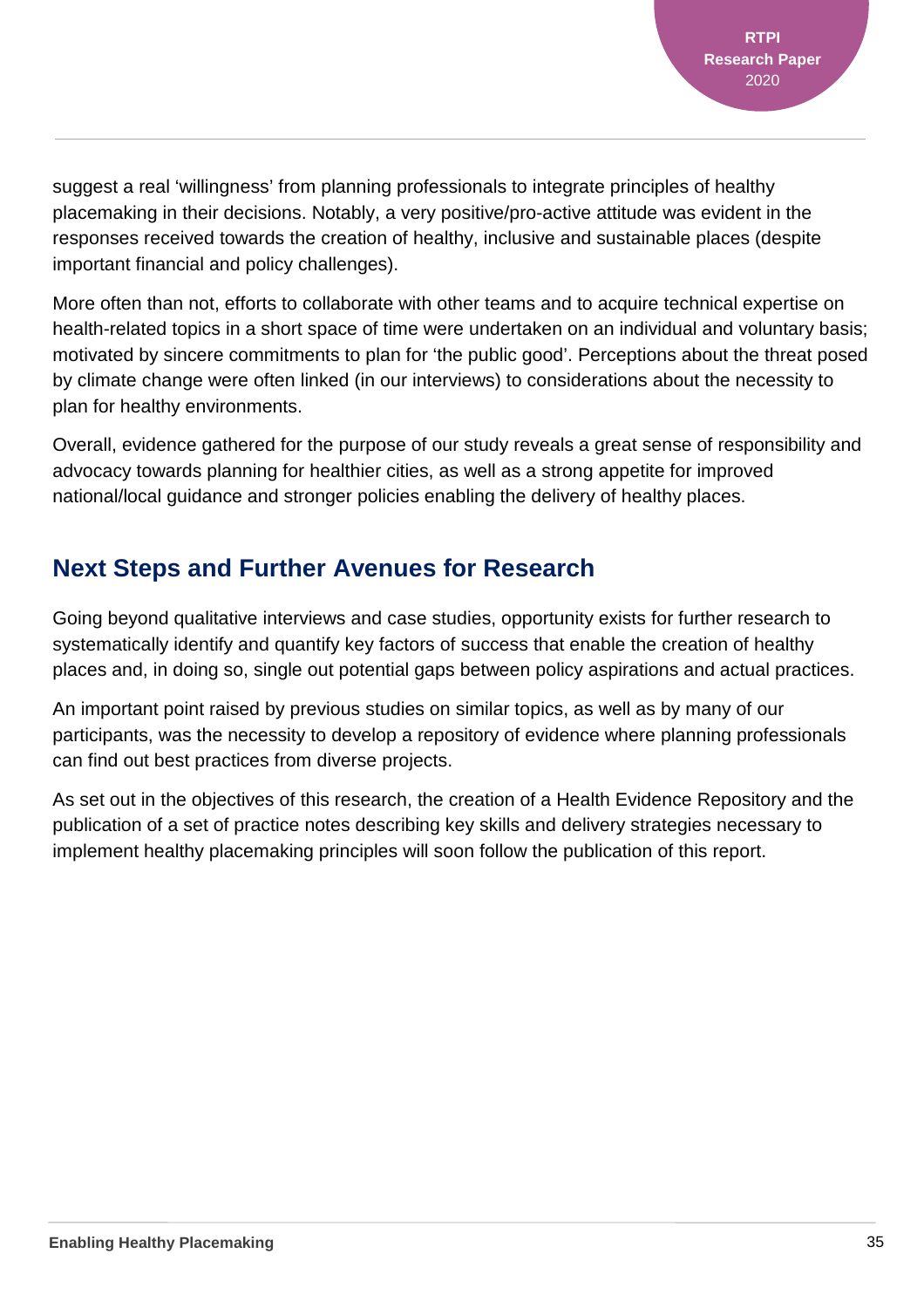## <span id="page-35-0"></span>**9. References**

Barton, H. and Grant, M., 2006. A health map for the local human habitat. The journal for the royal society for the promotion of health, 126(6), pp.252-253.

Bhatia, R. and Seto, E., 2011. Quantitative estimation in health impact assessment: Opportunities and challenges. *Environmental Impact Assessment Review*, *31*(3), pp.301-309.

Bicquelet-Lock, A. and Taylor, J., 2020. The Future of the Profession – An analysis of the challenges facing the next generation of planners' *Journal of Urban Regeneration & Renewal* 13 (4), pp.380-389.

Braun, V. and Clarke, V., 2012. Thematic analysis.

Callcutt, J., 2007. *The Callcutt Review of housebuilding delivery*. Communities and Local Government Publications.

Cave, B., 2015. Assessing the potential health effects of policies, plans, programmes and projects. *The Routledge handbook of planning for health and wellbeing. Abingdon: Routledge. https://www. routledge. com/The-Routledge-Handbook-of-Planning-for-Health-and-Well-Being-Shaping-a/Barton-Thompson-Burgess-Grant/p/book/9781138023307*.

Cavill, N., Kahlmeier, S., Rutter, H., Racioppi, F. and Oja, P., 2007. Economic assessment of transport infrastructure and policies. Methodological guidance on the economic appraisal of health effects related to walking and cycling.

Conrad, E., Cassar, L.F., Christie, M. and Fazey, I., 2011. Hearing but not listening? A participatory assessment of public participation in planning. *Environment and Planning C: Government and Policy*, *29*(5), pp.761-782.

Dair, C.M. and Williams, K., 2006. Sustainable land reuse: the influence of different stakeholders in achieving sustainable brownfield developments in England. *Environment and Planning A*, *38*(7), pp.1345-1366.

Dannenberg, A.L., Jackson, R.J., Frumkin, H., Schieber, R.A., Pratt, M., Kochtitzky, C. and Tilson, H.H., 2003. The impact of community design and land-use choices on public health: a scientific research agenda. American journal of public health, 93(9), pp.1500-1508.

Freestone, R. and Wheeler, A., 2015. Integrating health into town planning: A history. In *The Routledge Handbook of Planning for Health and Well-Being* (pp. 51-70). Routledge.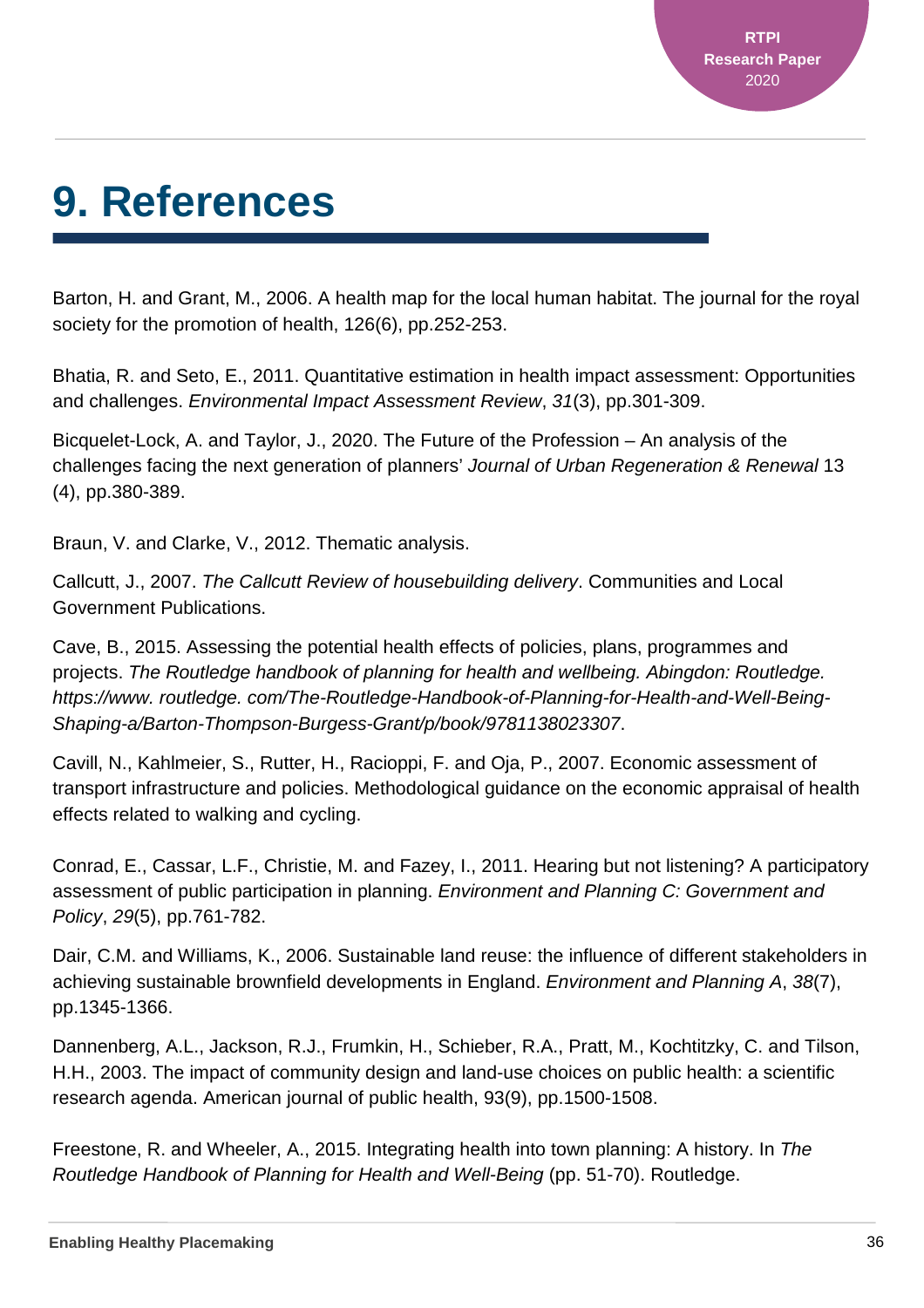Giles-Corti, B. and Donovan, R.J., 2003. Relative influences of individual, social environmental, and physical environmental correlates of walking. *American journal of public health*, *93*(9), pp.1583-1589.

Goldstein, G., 1995. *Building a Healthy City: A Practitioners' Guide: a Step-by-step Approach to Implementing Healthy City Projects in Low-income Countries*. WHO.

Halpern, D., 1995. Improving mental health through the environment: a case study. Mental health and the built environment: more than bricks and mortar, pp.173-233.

Hsieh, H.F. and Shannon, S.E., 2005. Three approaches to qualitative content analysis. *Qualitative health research*, *15*(9), pp.1277-1288.

Marmot, M., Allen, J., Goldblatt, P., Boyce, T., McNeish, D., Grady, M. and Geddes, I., 2010. The Marmot review: Fair society, healthy lives. *London: UCL*.

Marmot, M., 2020. Health equity in England: the Marmot review 10 years on. *Bmj*, *368*.

Mindell, J.S., Boltong, A. and Forde, I., 2008. A review of health impact assessment frameworks. *Public health*, *122*(11), pp.1177-1187.

Morgan, K., 2013. The rise of urban food planning.

Pecl, G.T., Araújo, M.B., Bell, J.D., Blanchard, J., Bonebrake, T.C., Chen, I.C., Clark, T.D., Colwell, R.K., Danielsen, F., Evengård, B. and Falconi, L., 2017. Biodiversity redistribution under climate change: Impacts on ecosystems and human well-being. *Science*, *355*(6332), p.eaai9214.

Pikora, T., Giles-Corti, B., Bull, F., Jamrozik, K. and Donovan, R., 2003. Developing a framework for assessment of the environmental determinants of walking and cycling. *Social science & medicine*, *56*(8), pp.1693-1703.

Pucher, J. and Buehler, R., 2010. Walking and cycling for healthy cities. Built environment, 36(4), pp.391-414.

Skeffington Committee, 2013. *People and planning: Report of the committee on public participation in planning (The Skeffington Committee report)*. Routledge.

Soma, T. and Wakefield, S., 2011. The emerging role of a food system planner: Integrating food considerations into planning. Journal of Agriculture, Food Systems, and Community Development, 2(1), pp.53-64.

Swanwick, C., Dunnett, N. and Woolley, H., 2003. Nature, role and value of green space in towns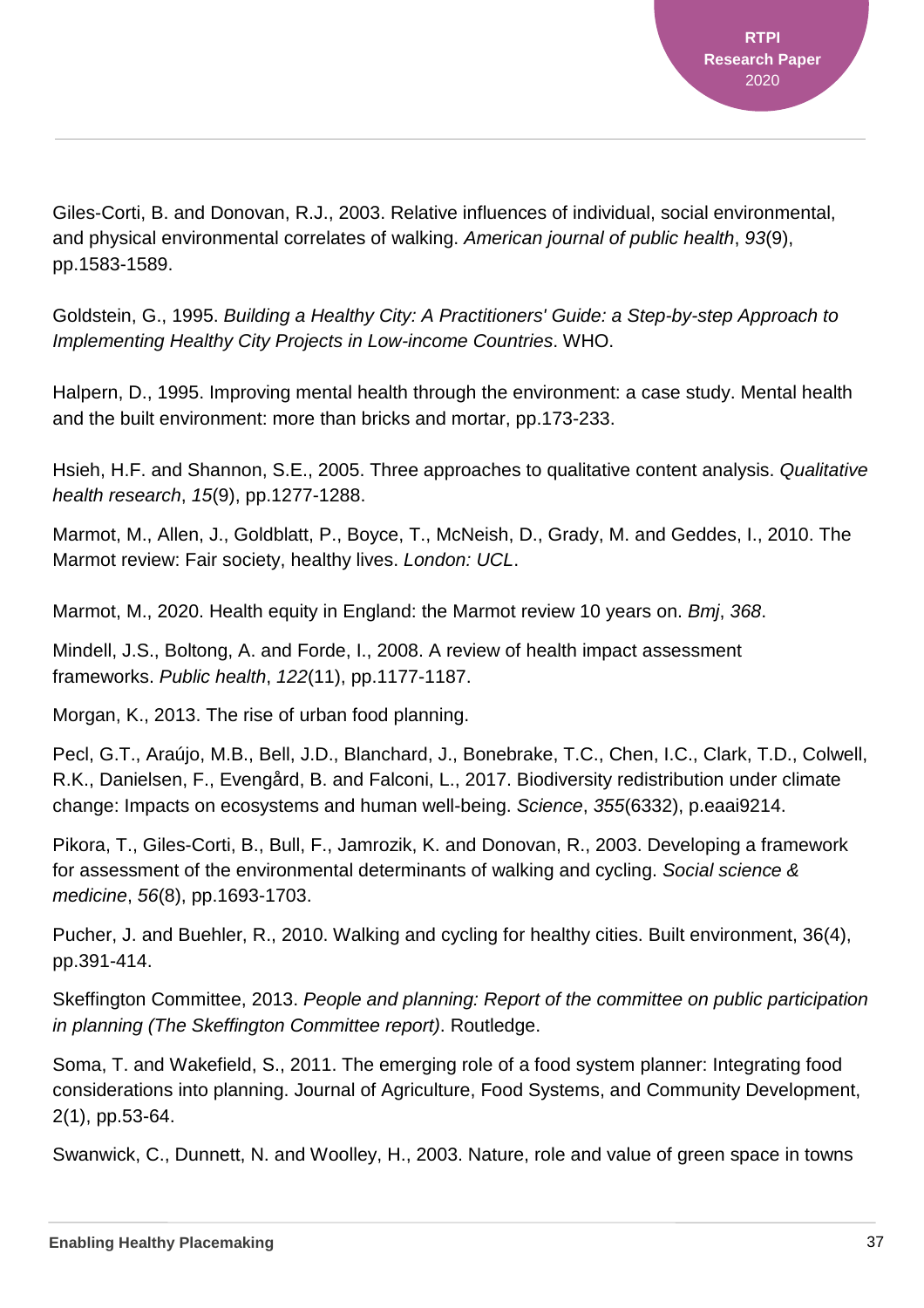and cities: An overview. Built Environment (1978-), pp.94-106.

Thomas, H., 2003. Public participation in planning. In *British Planning Policy* (pp. 187-206). Routledge.

Ward Thompson, C. and Aspinall, P.A., 2011. Natural environments and their impact on activity, health, and quality of life. Applied Psychology: Health and Well - Being, 3(3), pp.230-260.

Whitehead, M. and Dahlgren, G., 1991. What can be done about inequalities in health?.*Lancet*, *338*(8774), pp.1059-1063.

Wilson, E., 2006. Adapting to climate change at the local level: the spatial planning response. *Local environment*, *11*(6), pp.609-625.

World Health Organization and Habitat, U.N., 2010. Hidden Cities: unmasking and overcoming health inequities in urban settings. *Geneva-Kobe, WHO*.

Wood, L., Frank, L.D. and Giles-Corti, B., 2010. Sense of community and its relationship with walking and neighborhood design. *Social science & medicine*, *70*(9), pp.1381-1390.